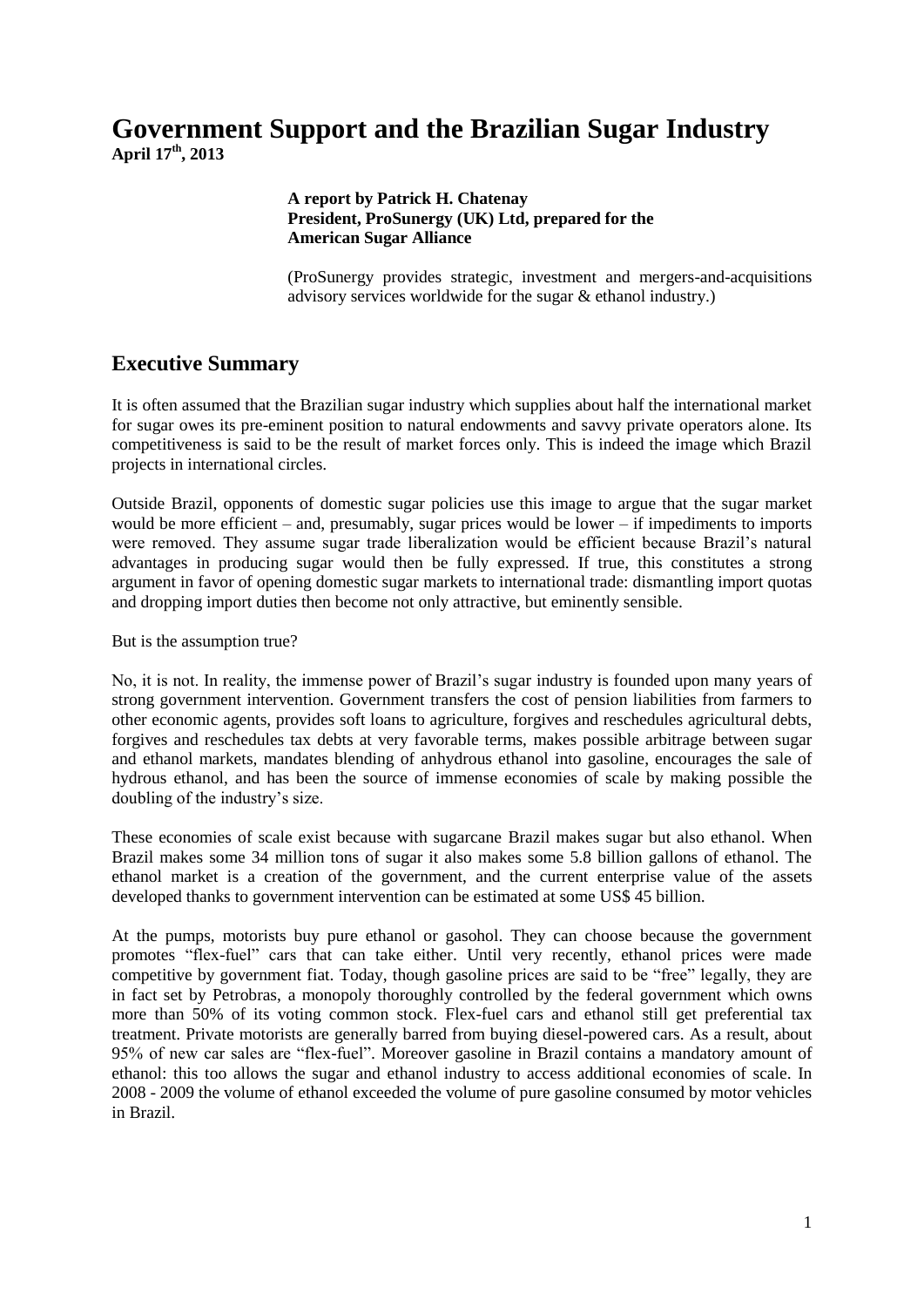The government policies that built this magnificent and powerful industry date back to the 1970's. Though changed often since then, these policies have relentlessly supported Brazil's sugar and ethanol expansion, turning it into the world's premier exporter of sugar.

Today still, the industry benefits from at least US\$ 2.5 billion per year of direct or indirect government incentives.

| <b>Estimated Brazilian Government Support for Sugar &amp; Ethanol</b> | US\$<br>million<br>per year |
|-----------------------------------------------------------------------|-----------------------------|
| Transfer of Sugarcane Farmer Pension Payment Cost (INSS)              | 800                         |
| North-East Sugarcane Grower Subsidy                                   | 60                          |
| Interest-Rate Subsidy                                                 | 400                         |
| Interest-rate Subsidy on Rescheduled Taxes                            | 500                         |
| Economies-of-Scale from Government-Created Ethanol Markets            | 610                         |
| Mandatory Gasohol Blend Revenue Improvement                           | 80                          |
| Sugar/Ethanol Arbitrage Opportunities                                 | 10                          |
| Total Annual Government-Provided Support =                            | 2,460                       |

Annual sales of the Brazilian sugar and ethanol industry amount to about US\$ 35 billion, so the value of annual government support represents at least 7% of sales.

The industry would need its sugar sales price to increase by 15% to replace the government support effect; as Brazil sets the world market price for sugar – its exports amount to nearly half what is traded internationally – those incentives weigh on the world price.

Beyond sugar, Brazil supports its agriculture in general through a wide array of programs and this support has grown considerably in the recent past. Because of the dispersion and complexity of public subsidies, it is impossible to precisely measure support by product; however, the sugarcane industry benefits from many of these programs. Brazil's 2012/13 federal budget for agriculture amounts to US\$ 68 billion, 85% of which is to be paid out as loans. But the combination of subsidized interestrates, soft lending terms, debt forgiveness and rescheduling as currently practiced means that a large portion of those credits should rightly be considered a subsidy.

For sure, Brazil is a giant in sugar. But to say that its dominance of the world market is entirely due to Brazil's natural endowments, efficient farmers and wise managers is wrong: government played an essential and powerful role in the Brazilian sugar and ethanol industry's rise and continues to do so today.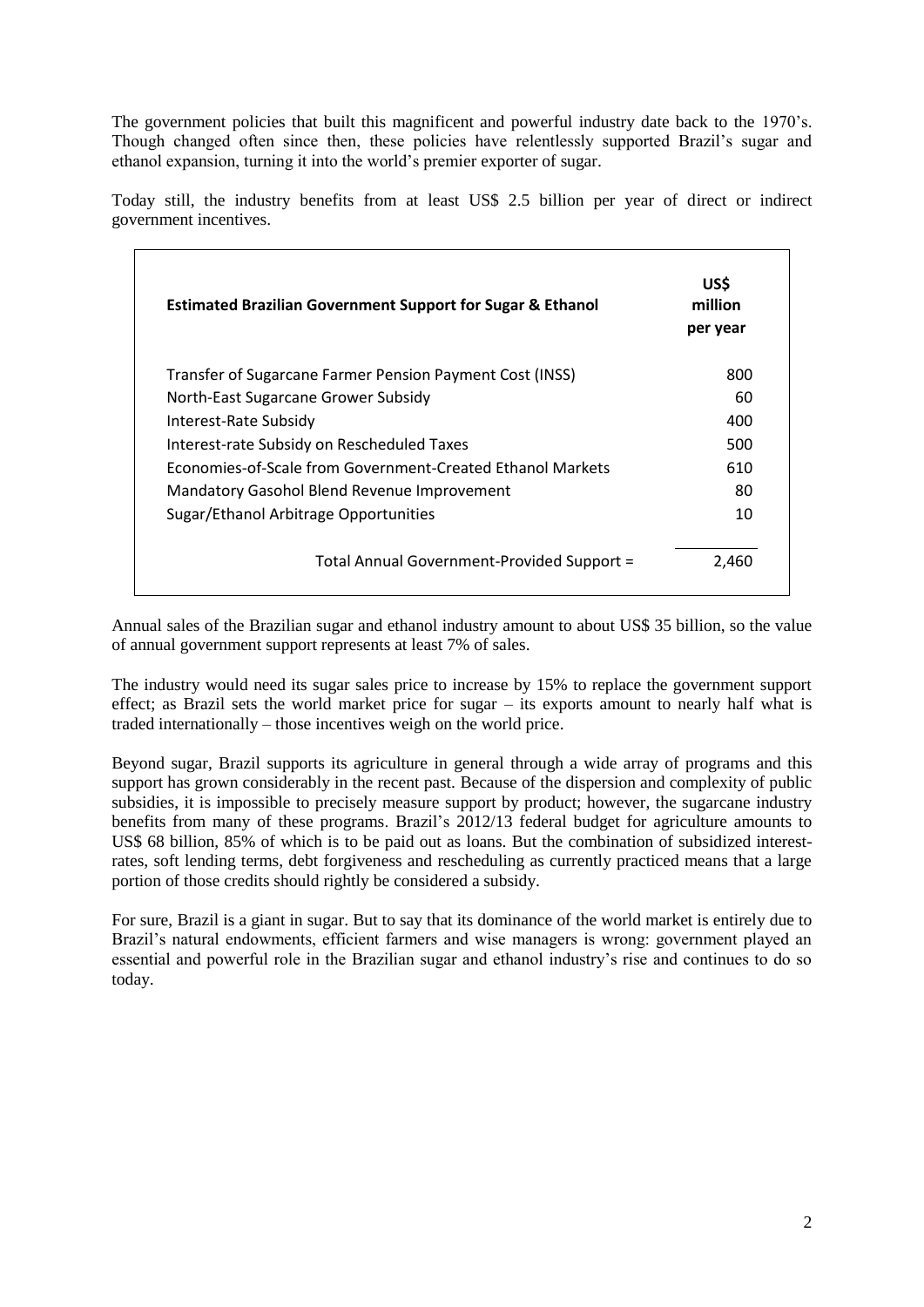## **The Remarkable Story of the Brazilian Sugar and Ethanol Industry**

Sugarcane was brought to Brazil by Portuguese colonists five centuries ago. By 1525 Brazilian sugar was being exported to Portugal<sup>1</sup>. Between 1580 and 1640 it was the world's largest exporter of sugar. It was then overtaken by the British West Indies and, later, by the Spanish Caribbean islands. Today it is again the world's premier sugar exporter. In 1970 Brazil produced 80 million metric tons (MMT) of sugarcane with which it made 5.1 million tons of sugar<sup>2</sup>, of which 1.2 were exported, and 168 million gallons of ethanol, practically none of which were exported. In 2012/13<sup>3</sup> Brazil will have harvested some 595 million tons of sugarcane, producing 38 million tons of sugar, of which 24 will be exported, and 6.2 billion US gallons of ethanol of which 0.7 billion gallons will be exported.



Brazil is now the world's largest sugar producer and the second-largest source of ethanol<sup>4</sup>. Supplying nearly 50% of internationally-traded sugar, it is also the largest exporter of ethanol (most of which goes to the United States).



<sup>1</sup> Source: El Azúcar En El Encuentro Entre Dos Mundos – AGFAE, Madrid, 1992, p.57

<sup>&</sup>lt;sup>2</sup> Source: FAOSTAT. Throughout this paper, metric measurements are used, except where specified (e.g. US gallons)

<sup>3</sup> May 2012 to April 2013; source: CONAB, December 2012

<sup>&</sup>lt;sup>4</sup> Behind the corn-based US ethanol industry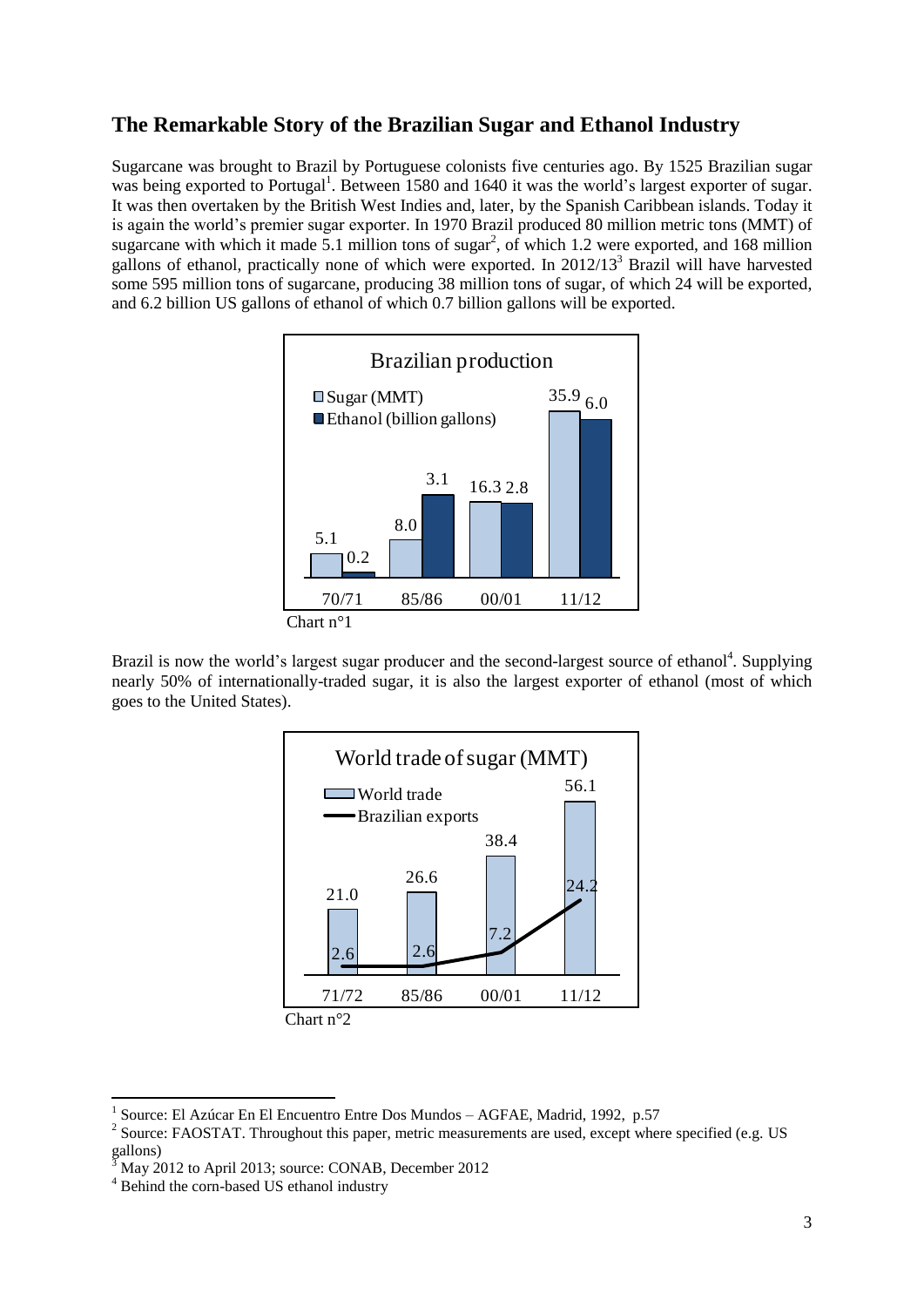The industry is a domestic powerhouse. It accounts for 1.5% of Brazil's GDP, 6.5% of exports, 4.5 million direct and indirect jobs and 72,000 independent farmers<sup>5&6</sup>. The Sao Paulo State sugar and ethanol industry trade association ("UNICA": União da Indústria da Cana-de-Açúcar) boasts an annual budget of US\$ 15 million<sup>7</sup>; it has representative offices in Washington DC and Brussels.

The Brazilian sugarcane industry's extraordinary growth is often presented as the inevitable consequence of free market forces. Indeed, Brazil's natural endowments – plenty of land, sunshine and water – make it an agricultural powerhouse. "In less than 30 years Brazil has turned itself from a food importer into one of the world's great breadbaskets."<sup>8</sup> It is now the world's third largest exporter of agricultural products. It is the world's largest exporter of sugar, orange juice, coffee, soybeans, beef, frozen chicken meat and ethanol, and is second largest in corn.

It is argued that it would be most efficient (in economic terms) to let Brazil fully express its relative competitive advantage through free trade. Countries where sugar prices are higher than those in Brazil should allow Brazilian sugar unfettered access to their domestic markets. Thus, some say, sugar and ethanol prices would settle at the "right" level.

The argument is used to denounce sugar policies which attempt to maintain domestic sugar industries by isolating them from low prices on the Brazilian-dominated world market. Indeed, these policies notably rely on controlling imports through tariffs and tariff rate quotas which isolate a domestic market from the vagaries of the world market, and thus provide an environment supportive of domestic production of sugar beet and sugarcane.

Is Brazil's extraordinary success and remarkable dominance of world sugar trade only or mainly the consequence of market forces? This paper will show not.

Government support has played a major role in the development of Brazil's sugar industry. Despite partial liberalization since 1997, federal and state government intervention still impacts the economics of the sugarcane industry significantly. The role of the Brazilian government in fostering the world's largest and most advanced sugarcane sector can be seen as a formidable example of successful government intervention. The road to success was not without twists and turns, but Brazil has built a world-class competitive source of food and renewable energy – not a mean feat for what was a developing country.

It must be understood that adding ethanol production to a sugar mill reduces the cost of making sugar and, since 1975, successive Brazilian governments have willfully encouraged the production of ethanol from sugarcane to be used as a fuel for cars. The amounts are significant: in both 2008 and 2009, the volume of ethanol briefly overtook the volume of gasoline consumed by Brazilian drivers.

<sup>&</sup>lt;sup>5</sup> Source : The Sao Paulo State sugar and ethanol industry trade association (UNICA) ; see also interview of Marcos Jank, former President of UNICA, in Brasil Econômico of February 22, 2012

<sup>&</sup>lt;sup>6</sup> At the UNICA-organized 2009 Ethanol Summit in São Paulo both major future candidates to the position of President of Brazil, Dilma Roussef (centre-left) and José Serra (centre-right), attended the opening ceremony and gave speeches strongly supporting the industry.

<sup>7</sup> Source: BrasilAgro, June 6, 2012.

<sup>&</sup>lt;sup>8</sup> The Economist, August 25<sup>th</sup>, 2010, "The Miracle of the Cerrado – Brazil has revolutionised its own farms. Can it do the same for others?"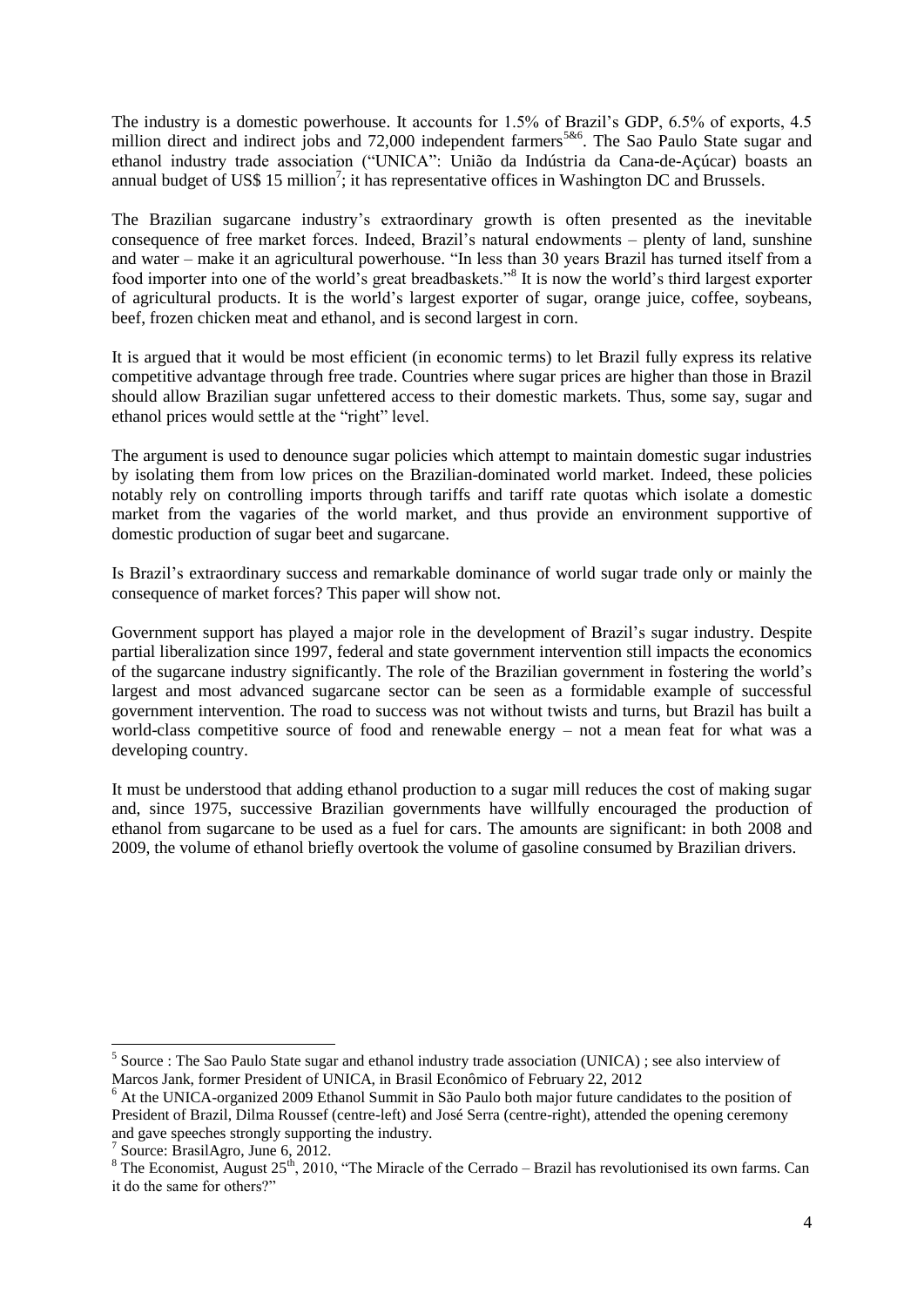

Chart n°1. Source: ANP, MAPA

(Note: With a limited rail network, commercial transportation in Brazil is done by road on trucks. This explains the large proportion of diesel consumption.)

Today roughly half of Brazil's sugarcane is used to produce ethanol. The most expensive part of the mill – the front end, where sugarcane is received, cleaned, cut or crushed and its sugar-laden juice is extracted – must be larger, thus creating economies of scale; the sugar extraction process can be simplified as residual sugar finds a ready outlet in the distillery: investment and energy dedicated to sugar is minimized; more sugarcane is produced, adding to field economies of scale and accumulated agronomic knowledge; milling experience also is augmented; industries serving the sugarcane sector also gain economies of scale and accumulated experience; and arbitrage between the fuel and sugar markets increases profits.

Thus, even when directed mainly to the support of its ethanol industry, Brazilian government intervention affects the unit cost of sugar production. This paper will show that the result is material: the competitiveness of Brazilian sugar owes a lot to public policies.

### **In the Sugar Industry, the Past Matters**

It may seem curious that a report on the means and results of government intervention in the Brazilian sugar industry looks back fifty years or more, but this is a capital-intensive industry and, once built, a sugar mill and its estate easily run for over fifty years. What one sees today – the 22 million acres of waving green sugarcane, the hundreds of US\$ 500,000 cane cutting machines, the 435 mills and distilleries – is the result of nearly a century in which public policies played a major role.

Though field and factory productivity has much improved over the past century, the processes and technologies used to extract sugar from the cane have changed little. A mill uses a lot of energy to move the feedstock, to wash it, crush it, dry it, evaporate the juice, and to clean and dry the sugar crystals. The basic bits of equipment involved – the trucks, the boilers, the conveyor belts, the pipes, the pumps, the pans, the turbines and the centrifugals are similar to those which would have been used a century ago.

If productivity has risen over time it is through a long list of incremental advances often imported from other industries. High-pressure boilers come to mind; these have not only brought increased energy efficiency but also opened up the opportunity for mills to produce an excess of electricity which can be sold unto the grid.

The staying power of sugar industry assets is illustrated by the Oldesleben sugar factory located in East Germany. That factory last processed sugar beet in 1989, the year the Iron Curtain fell. The story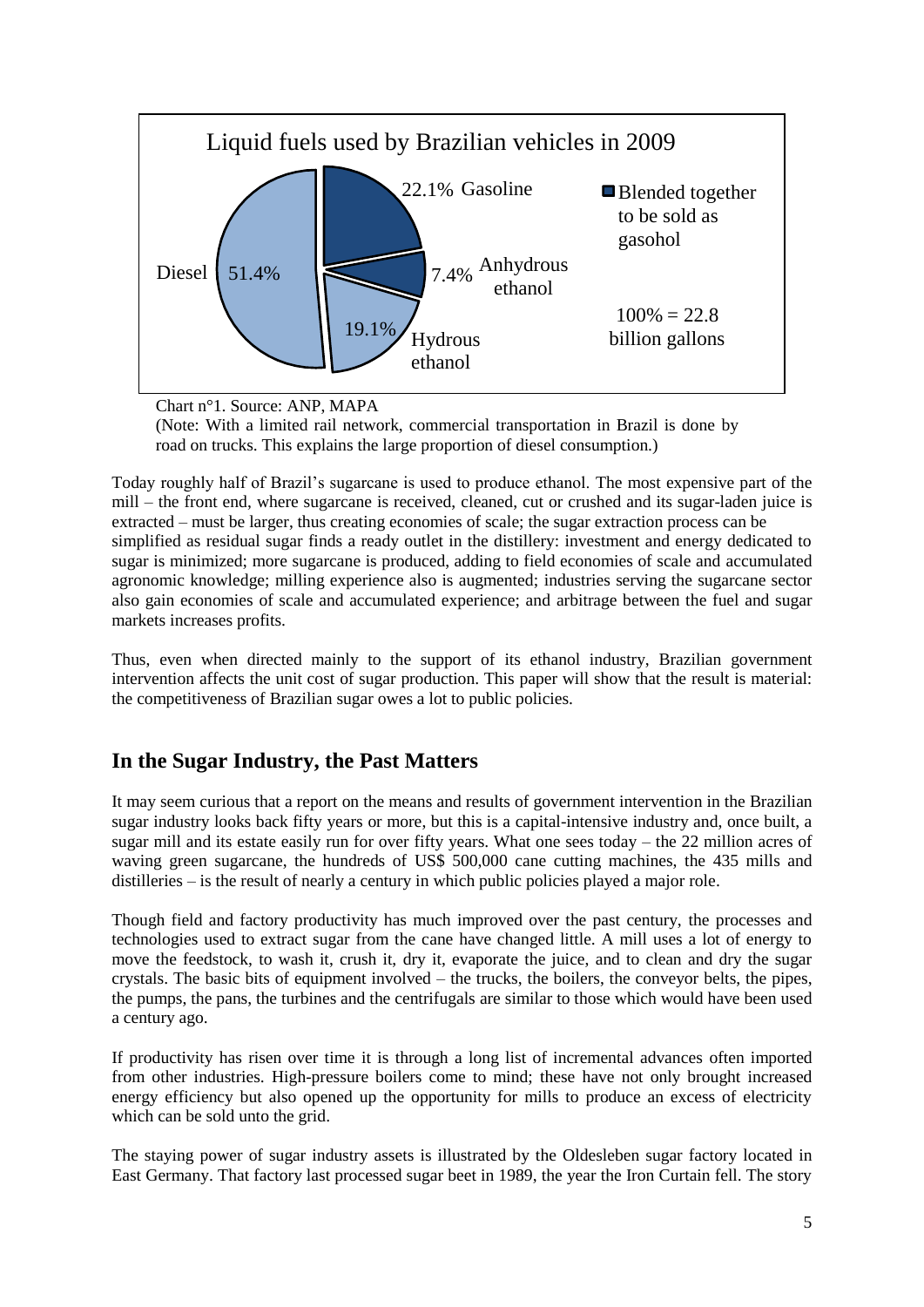goes that its machines were already so old in 1945 that the Soviet Union decided against hauling them to Russia as war-booty. I remember a steam engine of 1886. Another major piece of equipment was dated 1879. All were in perfect working order, as attested by the 1989 campaign. Once built, sugar factories do not age quickly.

Whatever the accounting rules for depreciation, current capacity which would not exist without past subsidies is supplying subsidized sugar and alcohol today. Such is the case with more than half the Brazilian cane processing industry. Size and accumulated experience count. The size of an individual sugar mill and the size of a sugar industry impact competitiveness. What one sees today cannot be explained without a journey back into time.

If size is in large part the result of past and present government intervention, then the industry's performance cannot be ascribed to market forces alone.

## **In Brazil, Ethanol is Sugar**

It may seem strange that a report on the means and results of government support for sugar is largely devoted to ethanol, but ethanol is sugar: it is fermented and distilled sugar which, in Brazil, all comes from sugarcane.

A sugar mill extracts sugar from sugarcane or sugar beet; the first steps in the industrial process create a sugar-rich juice; these first steps are the most expensive: they require most of the operating expenses and about 70% of the investment. Moreover, the single agricultural feedstock which is treated in this "front-end" represents about 65% of the cost ex-mill of the finished product, be it sugar or alcohol.

Thus, process economics say that a "sugar" mill is an "ethanol" mill, and vice-versa. It is one single business. Whether the sucrose contained in the sugar-rich juice is crystallized to be sold as food or whether it is fermented and distilled to be sold as alcohol is largely independent from the related farming and manufacturing.



Chart n°2. Source: ProSunergy

When, as in Brazil today, half the sugarcane is used to produce ethanol and the balance is used to produce sugar, what happens in one of these two markets impacts the other<sup>9</sup>. Not only can mills arbitrage between these markets by choosing to favor the product which momentarily may offer the best returns, but economies of scale and accumulated experience are shared between both products.

The main motivation for the establishment of an alcohol fuel segment was ... to strengthen the activity associated with sugar production." – from "Genesis and consolidation of the Brazilian bio-ethanol: A review of policies and incentive mechanisms" by Julieta A. Puerto Rico, Sonia S.P. Mercedes and Ildo L. Sauer – Renewable and Sustainable Energy Reviews, Elsevier Ltd, March 2010, page 1875.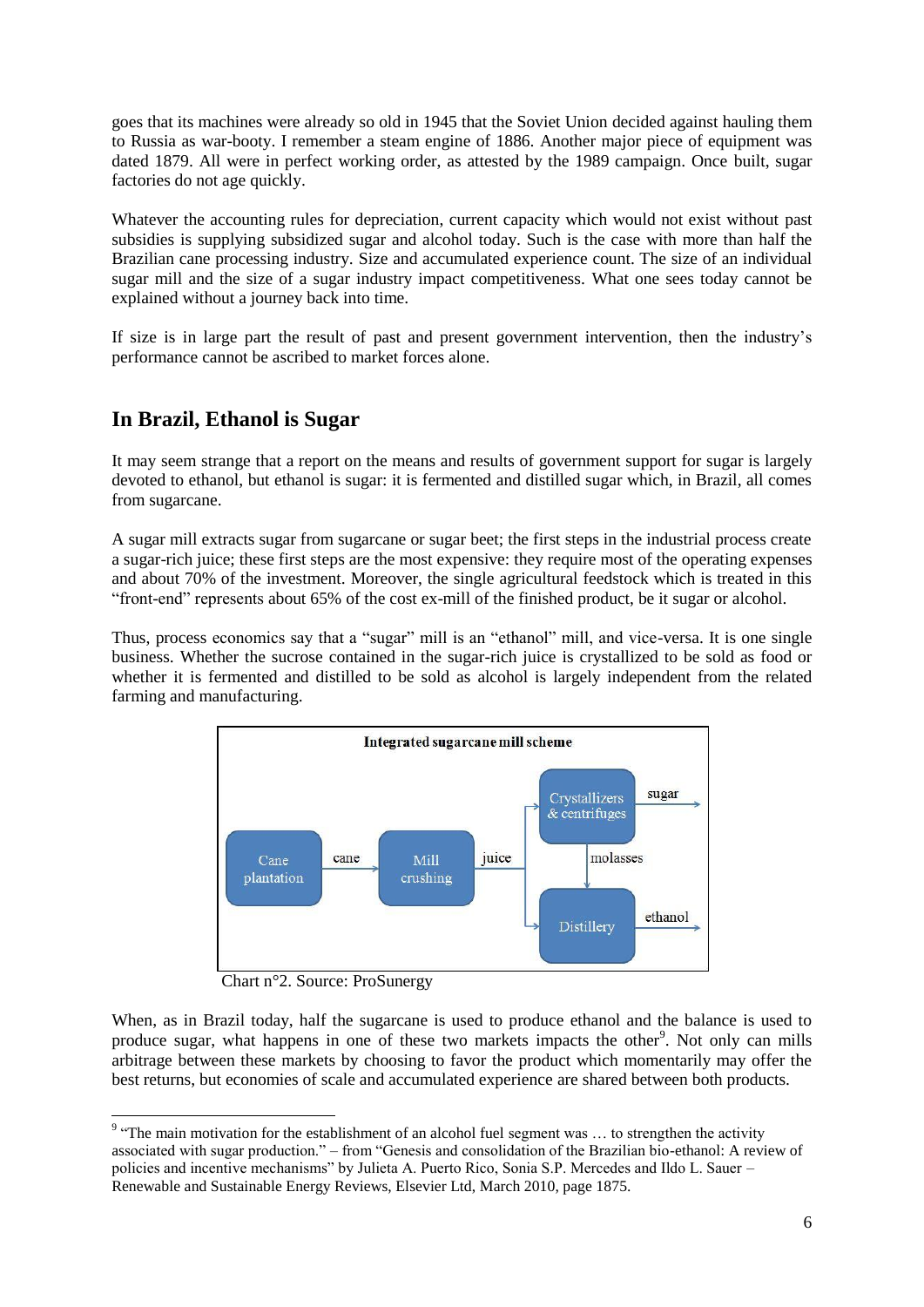*Whether government support is directed to sugar or to ethanol, it affects both*. When that support concerns half the activity, as it does in Brazil for ethanol, it impacts all of the products.

## **Government Support for Agriculture in General**

The value of agricultural production in Brazil reached US\$ 118 billion in the 2011/12 crop, after growing an average 3.8% per year over ten years<sup>10</sup>. Agriculture accounts for an average 5% of country GDP, a high proportion if compared to the approximately 1-3% in developed countries, and enables another  $\overrightarrow{USS}$  381 billion in related agribusiness<sup>11</sup> added value: in total, agriculture and related activities represented 22% of Brazil's US\$ 2.3 trillion GDP in 2011.

The Brazilian federal government considers agriculture to be strategic and has played a consistent role in supporting it. Although most agricultural product prices and storage schemes are de-regulated today, the sector remains supported through limited direct subsidies (price and income support schemes), large and varied assisted capital financing lines, and numerous preferential tax schemes.

Price guarantees and public storage programs are focused on rice, corn and wheat under the PEP and PEPRO programs run by CONAB<sup>12</sup>. CONAB, the "Companhia Nacional de Abastecimento" or National Supply Company, is the federal agency which implements agricultural policy and food supply management for the Ministry of Agriculture. Under PEP and PEPRO, CONAB will either buy or pay a subsidy for selected products to complement the price received by producers. Direct subsidy to sugarcane producers is limited to very specific conditions<sup>13</sup>; it amounted to US\$ 58 million in 2011. Ongoing negotiation in Congress may double the sugarcane subsidy in 2012/13 to compensate for drought effects in North-East region.

Farmers are also stimulated to buy subsidized insurance. For each crop government will bear different portions of the insurance premium. This form of subsidy has been rising steadily since 2005, reaching US\$ 152 million in 2011, but less than US\$ 1 million of it was directed to cane.

*Assisted capital financing is the most important group of agricultural support measures*. In excess of 20 different official credit lines exist, with interest rates and payment terms varying according to factors such as year, producer profile, crop and region. Some of these funding lines can be heavily subsidized if we compare their rates to what the government itself pays when borrowing. The PRONAF<sup>14</sup> program, for example, will offer negative real interest to family farms and waive part of the principal due. Private companies can obtain subsidized rates too, for terms as long as 20 years.

 $10$  2002/03 to 2011/12, assessed in constant Brazilian reals of 2012 and converted to US\$ by the average exchange rate for 2012.

<sup>&</sup>lt;sup>11</sup> Includes livestock, processing and distribution

<sup>&</sup>lt;sup>12</sup> CONAB budgeted US\$ 1.6 billion for price support and another US\$ 1.4 billion for storage in 2011. 95% of inventories are made up of rice, corn and wheat. In addition, but of limited scale, CONAB purchases packaged foods, including some sugar, to assemble baskets that will be distributed as needed in civil defense actions.

<sup>&</sup>lt;sup>13</sup> The direct subsidy amounts to BRL 5 per ton of cane produced in North-East region, or in selected "challenged" areas of other states, limited to 10,000 tons per year per each individual sugarcane farmer, who must not have ownership rights (shares) in private or cooperative mills.

<sup>&</sup>lt;sup>14</sup> PRONAF held 3.2 million loan contracts worth US\$ 18 billion by the end of 2011, an average of \$5,600 per loan.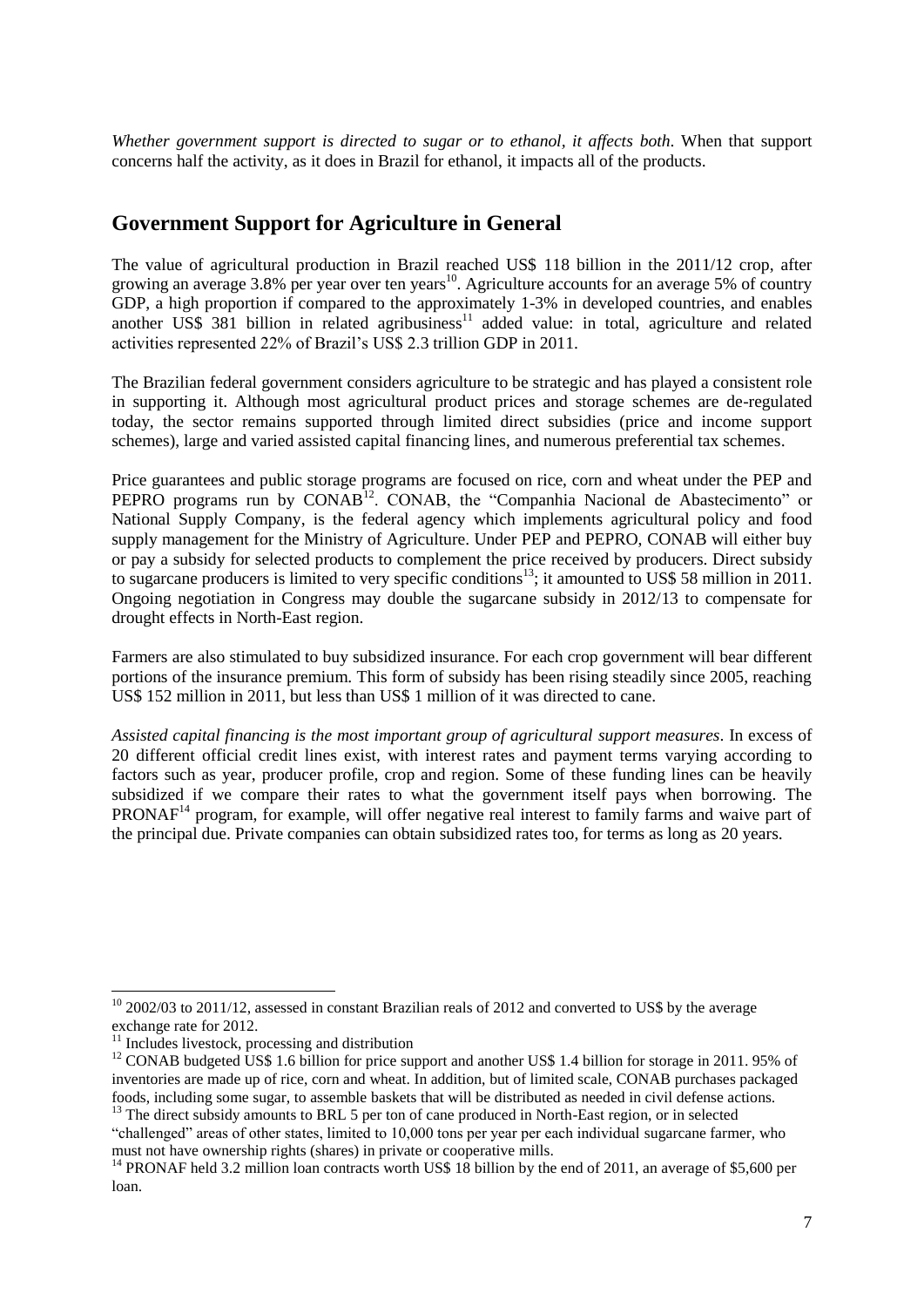

Chart n° 3. Sources: IBGE, CEPEA, MAPA, ProSunergy

Official loans to agriculture in the federal budget have been increasing almost every year. As the Minister for Agriculture, Walter Rossi, said in June 2010 "We reached that BRL 100 billion [US\$ 50 billion] magic number. That is a lot of money in any country."<sup>15</sup> For 2012/13 the federal government budget for assisted loans to agriculture is US\$ 68 billion. For a country of 195 million inhabitants, that amount of soft loans is remarkable. On average in each of the past 10 years, these loans amount to 50% of the value of agricultural production.

The importance of government intervention through the allocation of soft loans cannot be overestimated: agriculture only gets such amounts because they are government-backed. Left alone, the private credit sector would mobilize far less capital at much higher rates: there can be no doubt that Brazilian agriculture would not have developed as rapidly without public support. Conservatively measuring subsidy as the difference in rates between loans made and government borrowings<sup>16</sup>, these *subsidized credits have cost the Brazilian treasury between US\$ 4 and 8 billion each year*.

Subsidized credit is provided to agriculture through a wide array of procedures. The following table lists the credit programs supporting agriculture in the 2011/12 federal budget.

The "Subsidy" column shows the percentage of loan amount that lender would not pay back, were the loan priced at the same rate it costs the government to borrow (SELIC rate). Agricultural loan rates are often lower than SELIC. There are only a few cases where subsidy is negative, not exactly because government is making a margin on farmers, but because agents' commissions embedded in the loan rate make it larger than SELIC.

Calculations were made by deducting the Net Present Value (NPV) of payment terms at the loan rate from the NPV of a hypothetical payment at the SELIC rate, during the standard or average payment term of each credit line. NPV is the current value of future cash flows, discounted by a chosen rate.

Note that some credit lines overrun their specific budgets: it appears that line overruns are accepted as long as the overall total amount budgeted for the year is not exceeded.

<sup>&</sup>lt;sup>15</sup> O Estado de São Paulo,  $8<sup>th</sup>$  of June 2010.

<sup>&</sup>lt;sup>16</sup> Some programs comprise a range of rates. Average loan terms have to be estimated and this impacts the calculation of the value of the subsidy. A longer term repayment schedule implies a higher-value subsidy. Average cost of government borrowing represented by SELIC rate.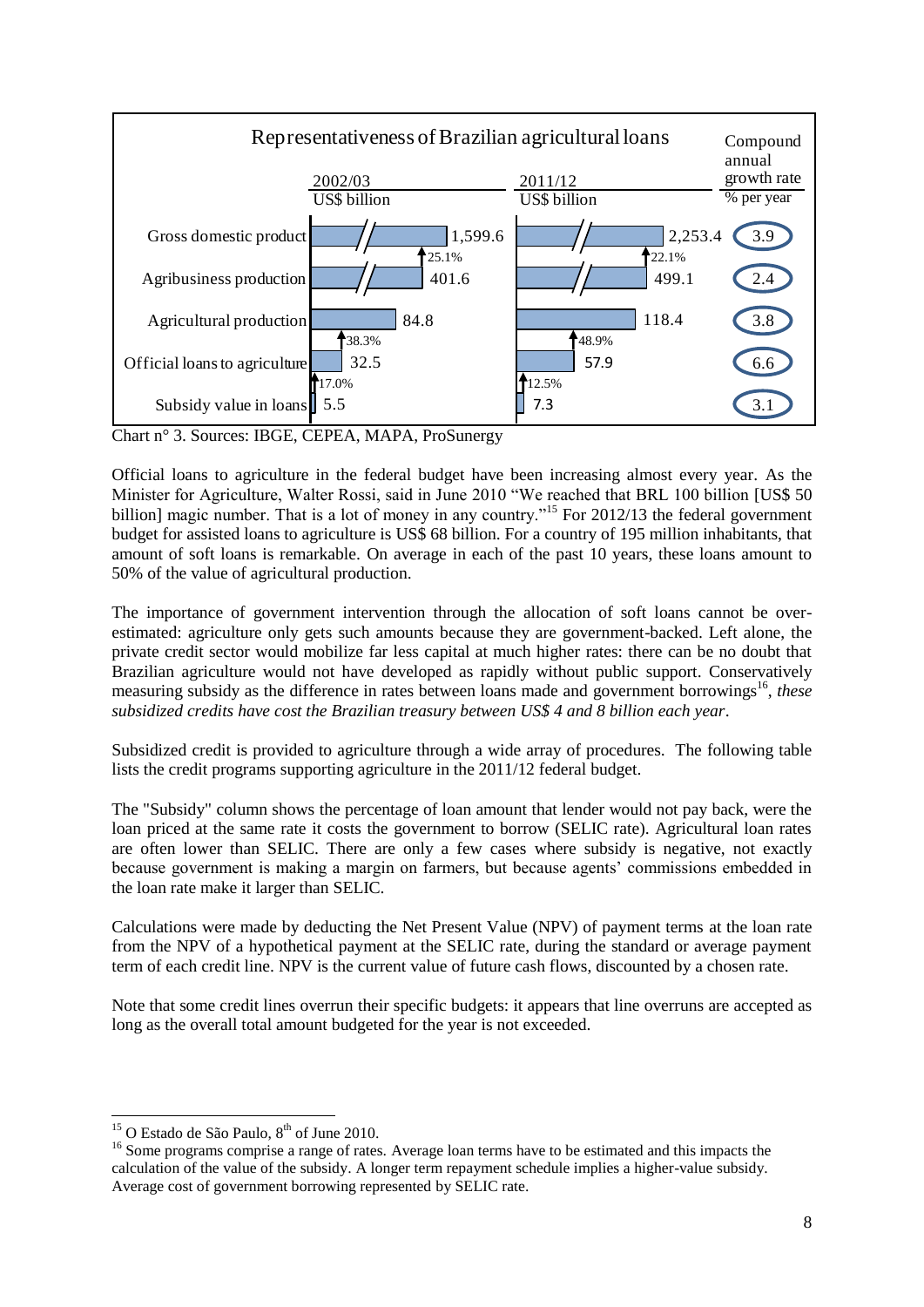|                                                                | 2011/2012 US\$ million |        |                |
|----------------------------------------------------------------|------------------------|--------|----------------|
|                                                                | <b>Budget</b>          | Loans  | <b>Subsidy</b> |
| <b>Agriculture total official credit lines</b>                 | 67,030                 | 57,874 | % of loans     |
| <b>Business agriculture - Working capital and distribution</b> | 43,642                 | 39,239 |                |
| <b>Controlled</b> interest                                     | 34,885                 | 31,402 |                |
| Rec.Obrigatório (MCR 6-2) (Exigibilidade)                      | 21,756                 | 15,125 | 6.38%          |
| Poupança Rural (MCR 6-4)                                       | 7,207                  | 10,995 | 6.38%          |
| Recursos Próprios                                              | 204                    | 171    | 6.38%          |
| <b>FUNCAFE</b>                                                 | 1,142                  | 746    | 3.31%          |
| Pronamp Rural (Proger rural)                                   | 3,379                  | 3,039  | 7.03%          |
| Fundos Constitucionais                                         | 1,197                  | 1,326  | 8.65%          |
| Free interest                                                  | 8,757                  | 7,837  |                |
| Poupança Rural (MCR 6-4)                                       | 2,040                  | 1,079  | $-0.73%$       |
| <b>Recursos Livres</b>                                         | 1,088                  | 2,152  | $-0.73%$       |
| CPR Aval/Compra                                                | 816                    | 557    | $-0.73%$       |
| BB-Agroindustrial (MCR 6-4)                                    | 4,351                  | 3,518  | $-0.73%$       |
| Recursos Externos - 63 Rural                                   | 462                    | 532    | $-0.73%$       |
| <b>Business agriculture - Investiment</b>                      | 14,685                 | 11,617 |                |
| <b>BNDES</b> credit lines                                      | 5,711                  | 2,798  |                |
| Moderfrota                                                     | 544                    | 4      | 4.45%          |
| Moderagro (incluso Prodefruta e Prodeagro)                     | 462                    | 279    | 19.23%         |
| Moderinfra                                                     | 544                    | 124    | 21.68%         |
| Pograma ABC (incluso Produsa e Propflora)                      | 1,713                  | 825    | 26.85%         |
| Produsa                                                        |                        |        | <b>NA</b>      |
| Propflora                                                      |                        |        | <b>NA</b>      |
| <b>PRODECOOP</b>                                               | 1,088                  | 223    | 21.68%         |
| Moderfrota Pronamp (Moderfrota Progrer)                        | 272                    | 4      | 8.59%          |
| PROCAP-AGRO                                                    | 1,088                  | 1,340  | 13.48%         |
| Prolapec                                                       |                        |        | <b>NA</b>      |
| Proleite                                                       |                        |        | <b>NA</b>      |
| PNCEBT - Brucelose/Tuberculose                                 |                        |        | NA             |
| <b>Other credit lines</b>                                      | 5,439                  | 5,534  |                |
| Fundos Constitucionais                                         | 1,577                  | 1,801  | 34.27%         |
| Pronamp (Proger)                                               | 870                    | 1,147  | 16.52%         |
| Recursos Externos - 63 Rural                                   | 218                    | 192    | 17.91%         |
| Rec.Obrigatório (MCR 6-2)                                      | 2,448                  | 1,804  | 17.91%         |
| Poupança Rural (MCR 6-4) Livre                                 |                        | 178    | 17.91%         |
| Recursos Livres                                                | 326                    | 412    | 17.91%         |
| Finame Agríc. Esp.                                             |                        |        | <b>NA</b>      |
| Special lines under controlled interest                        | 3,535                  | 3,285  |                |
| BNDES/BB-PASS ethanol stocking                                 | 1,360                  |        | NA             |
| <b>BNDES PSI-BK</b>                                            | 2,176                  | 3,285  | 20.17%         |
| BNDES /Prorenova sugarcane renewal (starts 2012)               | -                      | ÷      | <b>NA</b>      |
| <b>BNDES/BB Procer - Agribusiness</b>                          |                        |        | <b>NA</b>      |
| FAT Giro Rural                                                 | -                      |        | NA             |
| Coopgiro FAT - Banco do Brasil (custeio)                       |                        |        | <b>NA</b>      |
| FCO Comercialização                                            |                        |        | NA             |
| <b>Family agriculture</b>                                      | 8,702                  | 7,018  |                |
| Pronaf                                                         | 8,702                  | 7,018  | 39.41%         |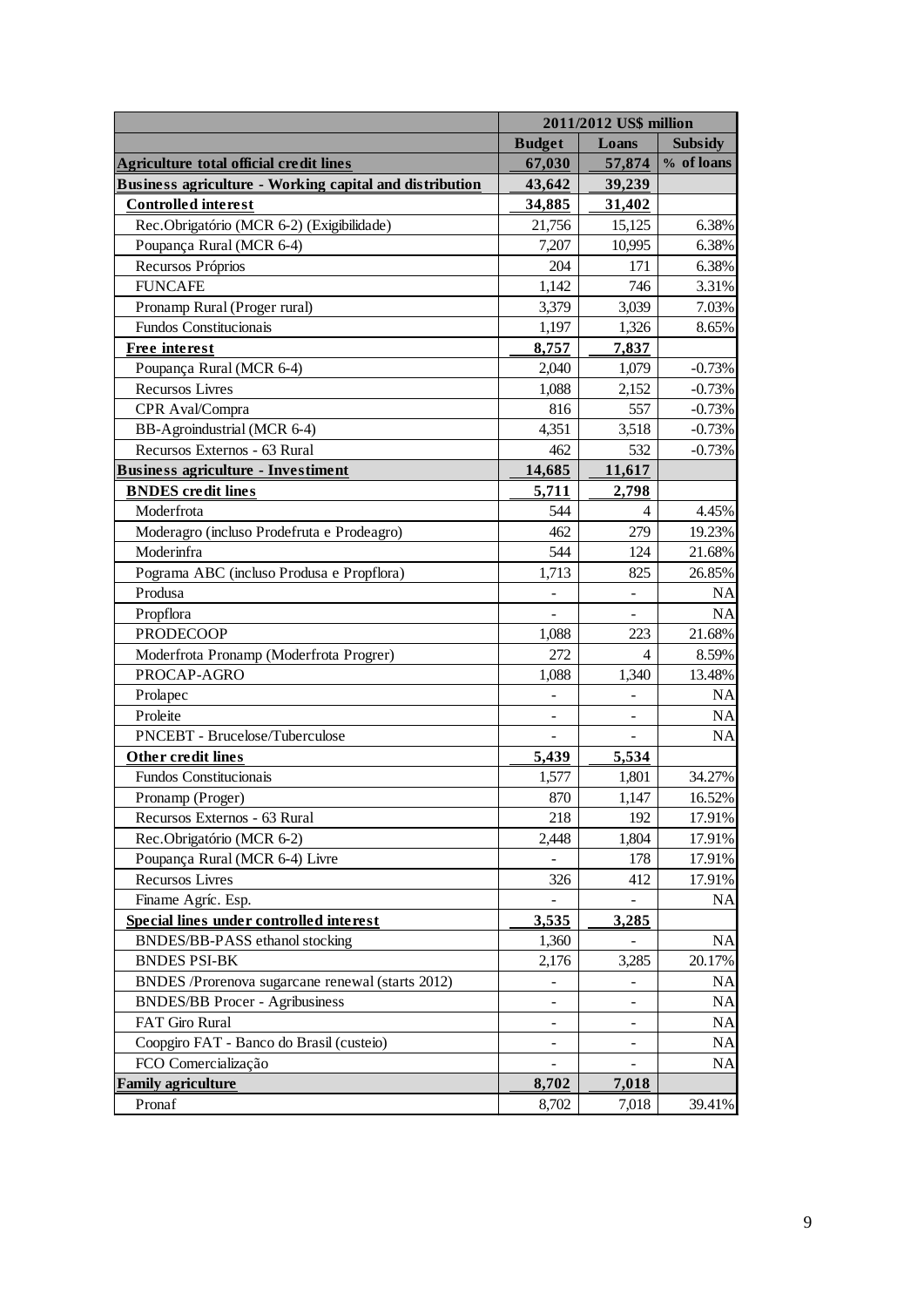Under the (conservative) assumptions used here, subsidies are determined by the difference between the interest rate on the loans and the interest rate at which the federal government borrows. The "Subsidy" column does *not* account for debt that would be written off in a debt rescheduling scheme.

So this is only part of the picture: what is unseen is the amount of debt which is written-off or rolledover at below inflation interest-rates each year. Because of the complexity of the subsidized interestrate credit delivery system, these amounts are difficult to measure. Loan conditions and re-negotiated terms generally are specific to each borrower. Credits are often distributed through the commercial banking system (which takes a commission for the related administrative tasks) so that borrowings are widely dispersed. Terms change over time with successive laws authorizing renegotiation.

To give an idea of the rules allowing favorable re-negotiation of agricultural debts, here is a sample list of applicable laws:

- Law 12.788/2012: The Treasury acquires defaulted agricultural loans from private banks and settles with discounts ranging from 30 to 70% on due balances. 110,000 loans affected for a remaining amount of US\$ 6 billion in February 2011 – *the amount forgiven is unknown*.
- Law 11.775/2008: On 2.8 million agricultural contracts, this law increased terms by 3 to 10  $\bullet$ years, forgave 5 to 70% of the balances due and US\$ 500 to 8,000 bonuses – with specific parameters for each class of loan. This concerned about US\$ 41 billion in outstanding loans – *the amount waived is unknown*.
- Law 9866/1999: Creates a 15 to 30% bonus on punctual debt repayments for settlements already re-negotiated under law 9138/1995. *The amounts involved and forgiven are unknown*.
- Law 9138/1995: Debts can be re-scheduled for up to 10 years at a 3% interest rate, with yearly payments. Debtor may choose to base payments on product prices. Applicable to all loans below US\$ 220,000. Concerns debts amounting to US\$ 7.6 billion; *the amount waived is unknown*.
- Law 7843/1989: Article 4 mandates that agricultural loans must be re-negotiated when unpaid  $\bullet$ for any reason other than "producer will". *The amounts are unknown*.

A recent analysis of support for agriculture<sup>17</sup> notes that "debt rescheduling and management programmes have come to play an important role in Brazilian agricultural policy. These programmes have become the most important source of subsidies for Brazilian commercial producers... All main credit programmes have, since 1995, benefitted from rescheduling conditions." Further, "the 2008 debt renegotiation process is, in concept, different from the others… The new policy is more of a debt liquidation and regularization – for the delinquent renegotiated debts covered by the previous programmes – than a rescheduling programme, as previous programmes were.<sup> $18$ </sup>

It is interesting to note that law firms advertise their services to find issues with debt settlements proposed by the Treasury with the aim of obtaining larger discounts than offered. A settlement of a debt, even if it entails a reduction in the principal owed, opens the right to apply for further public loans.

The amount of debt write-offs is unknown. Indications are, however, that US\$ 5.9 billion is the amount of debt already under rescheduling schemes and in those schemes write-offs can represent between 30 and 70% of the amounts renegotiated<sup>19</sup>. If one estimates the amount of agricultural debt outstanding at between US\$ 150 billion and US\$ 260 billion<sup>20</sup>, it can be inferred that about 1% at least of current agricultural loans have been written-off. That is US\$ 1.5 to 2.6 billion.

<sup>&</sup>lt;sup>17"</sup>WTO Disciplines on Agricultural Support", David Orden, David Blandford and Tim Josling, editors, Cambridge University Press, 2011, pp 234-235

 $18$  Ibid. Page 236

 $19$  Source: Valor Econômico, January 16<sup>th</sup>, 2013, "Governo volta a renegociar dívida rural".

 $20$  Source: MAPA (Brazilian Ministry of Agriculture).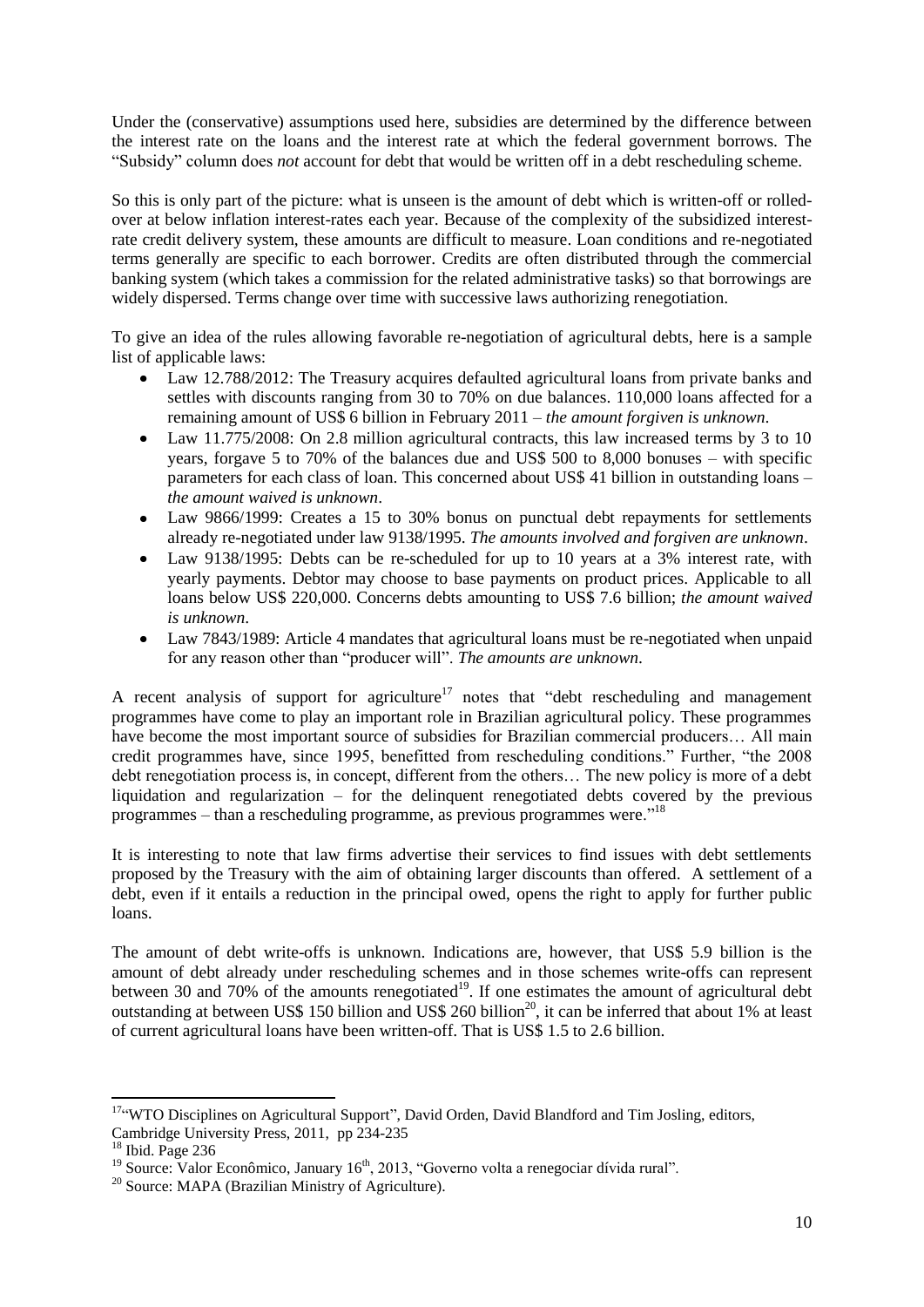The OECD considers that direct agricultural subsidy levels are, in practice, quite limited: "Brazil provides a relatively low level of support to its farmers, despite maintaining an extensive range of price and credit policies<sup>21</sup>. But as will be shown in the case of the sugar and ethanol industry, under further investigation it can be argued that that view is dated and misses significant amounts of support. *Billions of dollars of forgiven and outstanding subsidized agricultural debt – much of which is non-performing – is only partially accounted for* as the official Brazilian government view is that a full account cannot be made until the related loan programs are renewed and liquidated and this may take years $^{22}$ .

Not only loans but tax collection too can be quite soft<sup>23</sup>. Recently, there have been four taxresettlement programs in 2000, 2003, 2006 and 2009, unofficially called "REFIS I, II III and IV". These programs govern re-shuffling and consolidation of past tax debts, forgiveness of fines, and reductions in interest-rate inflation-adjustment rates on balances carried forward.

Recourse to tax settlement programs is facilitated and encouraged: the period for entering the 2009 program was still open in January  $2013^{24}$ . And the practice is so widespread that in one assessment of the 30 largest publicly-traded corporations no less than 18 were active in those programs<sup>25</sup> either by having recourse to them directly or through acquired companies. Tax settlement programs are applied to all sectors, not only agriculture<sup>26</sup>.

The sugar and ethanol industry, which represents about 10% of Brazilian agriculture output<sup>27</sup>, shares in many of these programs, some of which are specifically tailored to it. It thus benefits from belowmarket interest-rates, from extended repayment schedules, from debt and tax write-offs and rescheduling, and from other government-sponsored incentives. An attempt to measure these subsidies is made below but, first, the way in which Brazil's sugar and ethanol industry developed with government support must be described.

 $21$  Brazil Agri Support – OECD 2011 Summary

<sup>&</sup>lt;sup>22</sup> "For 2003/04 to 2005/06, at the time the notifications were made [to the WTO] the government did not have data available on loan repayment delinquencies or the government decided to notify defaults on later notifications, together with the implementation of the 2008 debt settlement package. Hence, the option used was to assume zero default on the annual payments as they were due. With this methodology adopted by the government, the subsidies associated with overdue payments in the debt rescheduling programmes are captures only when a new programme is launched. *The benefits received by producers because they did not pay the annual instalments as due on their rescheduled loans are not captured unless a new rescheduling occurs*." David Orden, David Blandford and Tim Josling, Op.cit, page 255

<sup>&</sup>lt;sup>23</sup> Outstanding federal tax in Brazil under official collection procedure was of US\$ 500 billion in 2010; independent estimates pointed at another US\$290 billion still pending collection measures. 280,000 companies are involved but 70% of the balance is concentrated in 12,000 large debtors. Sources: Consultor Jurídico magazine, April 4<sup>th</sup>, 2010, and Valor Econômico, May 28<sup>th</sup>, 2010.

 $^{24}$  Medida Provisória 574, sourced from Valor Econômico of October 31st, 2012.

 $25$  Source Valor Econômico, May  $28<sup>th</sup>$ , 2010.

<sup>&</sup>lt;sup>26</sup>Much of what is owed in taxes to the State could be considered a direct subsidy: under Brazilian law, a debtor is entitled to renegotiation and such renegotiation results in the forgiveness of 30 to 70% of the principal. Indeed, in 2008, federal data estimates show that taxes owed to the federal government were distributed as follows:

US\$ 17 billion in REFIS (this amount had already been reduced after re-negotiation);  $\bullet$ 

US\$ 75 billion under processing for unpaid dues (which may enter REFIS at some point);  $\bullet$ 

US\$ 200 billion as under-performing.

 $^{27}$  US\$ 48 B. (source: UNICA) out of US\$ 499 B. (sources: IBGE, CEPEA, MAPA).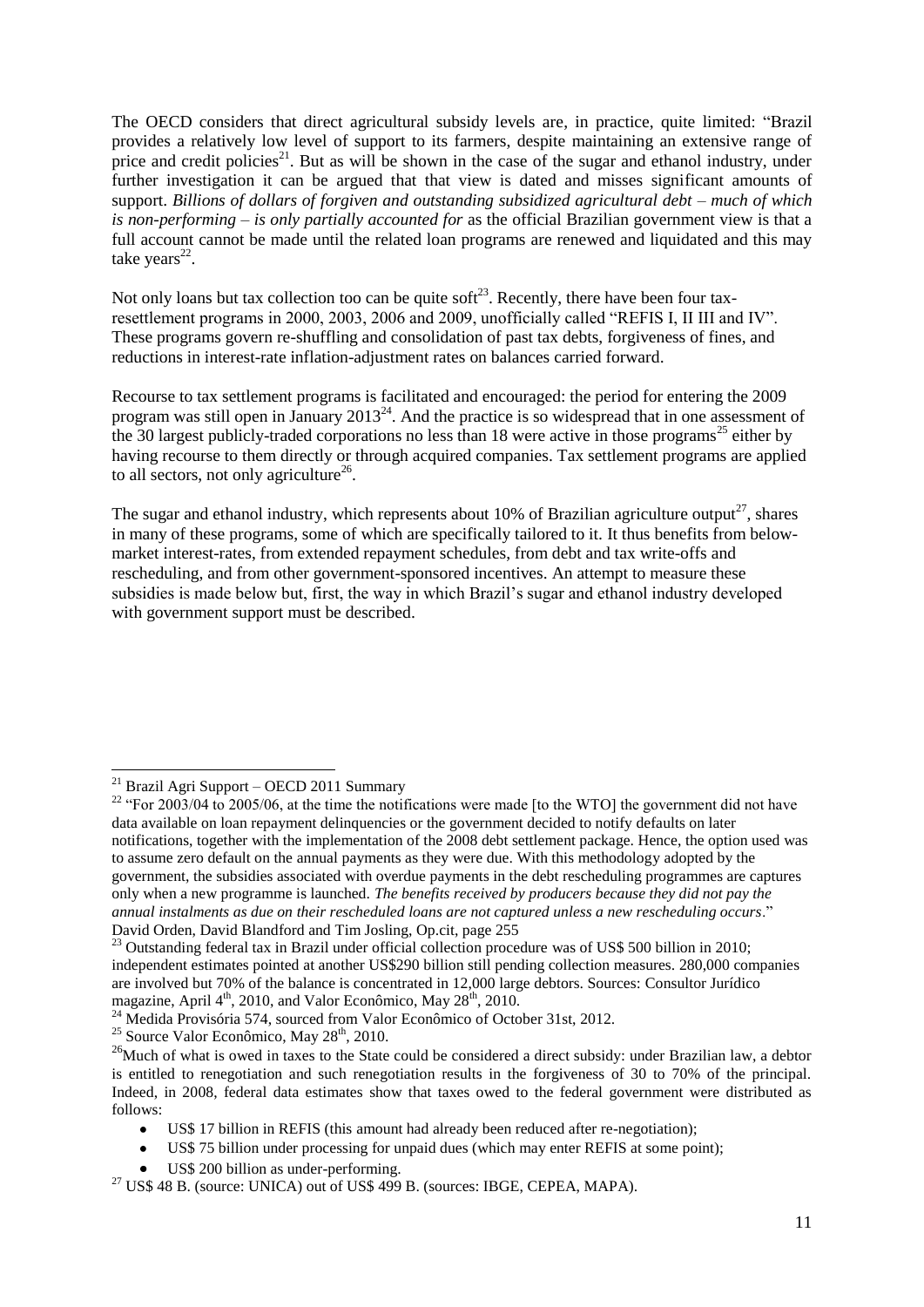# **The Foundation of Brazil's Sugar Supremacy: the Proálcool Program**

### **Proálcool, First Phase (1975 – 1980)**

In Brazil as elsewhere, government intervention in sugar and ethanol has been of major importance. Though modern public market management tools have been used since 1933<sup>28</sup> at least, the industry's current state is largely the result of the 1973 oil crisis and Brazil's response to it.

The immediate cause of the 1973 crisis was an oil embargo established by the Organization of Arab Petroleum Exporting Countries, ostensibly to punish countries which had supported Israel during the October 1973 "Yom Kippur" war. The embargo, however, was over by March 1974. Of greater significance was the subsequent decision by the oil cartel to manage supplies in such a way as to establish a "fair" price for crude oil.

Worried about the impact of rising energy prices, a deteriorating balance-of-payments and dependency upon foreign fuel supplies, Brazil decided to encourage the domestic production of ethanol to be blended with gasoline. This was the "Proálcool" program<sup>29</sup> launched on the 14<sup>th</sup> of November 1975. The goal was to produce 925 million gallons by 1980, up from 180 million gallons in 1972/1973 – a five-fold increase. At the time the Brazilian sugar and ethanol industry faced disastrous world sugar prices and serious over-supply. Bankruptcies were looming. The opening of a whole new market was a godsend to the industry.



Using ethanol to supplement gasoline supplies was not without precedent: in 1931, Brazil made it compulsory to mix 5% of domestically-produced ethanol with imported gasoline; in 1938, this obligation was extended to gasoline produced in Brazil. During the Second World War in some states in the North-East, this blend ratio was even raised to 42%. It is during this period that the practice of distilling thick juice directly took off; previously, ethanol was nearly always made from fermenting molasses, the sugar-rich final co-product of the sugar production process. As the war ended and the world moved on, lower oil prices and safer oil supplies brought ethanol usage down to 2.9% of gasoline sales by the early 1970s. Ethanol was not the only recipient of government support during

<sup>-</sup><sup>28</sup> Establishment of the Instituto do Açúcar e do Álcool (IAA). "The role of the IAA was essential in the process of expanding the use of automotive ethanol. This action occurred not only as a financial agent for the sector through the provision of incentives and investment with own resources but also as a planner, executioner and operator of the production policy of the fuel through the construction and operation of distilling plants, of its own property." - Puerto Rico, Mercedes & Sauer, op. cit. The IAA was the market maker: it bought sugar and ethanol from producers and sold it domestically and on international markets. It set production quotas and producer prices. No mill could be built without its permission.

<sup>&</sup>lt;sup>29</sup> "Programa Nacional do Álcool" – Decree n°76.593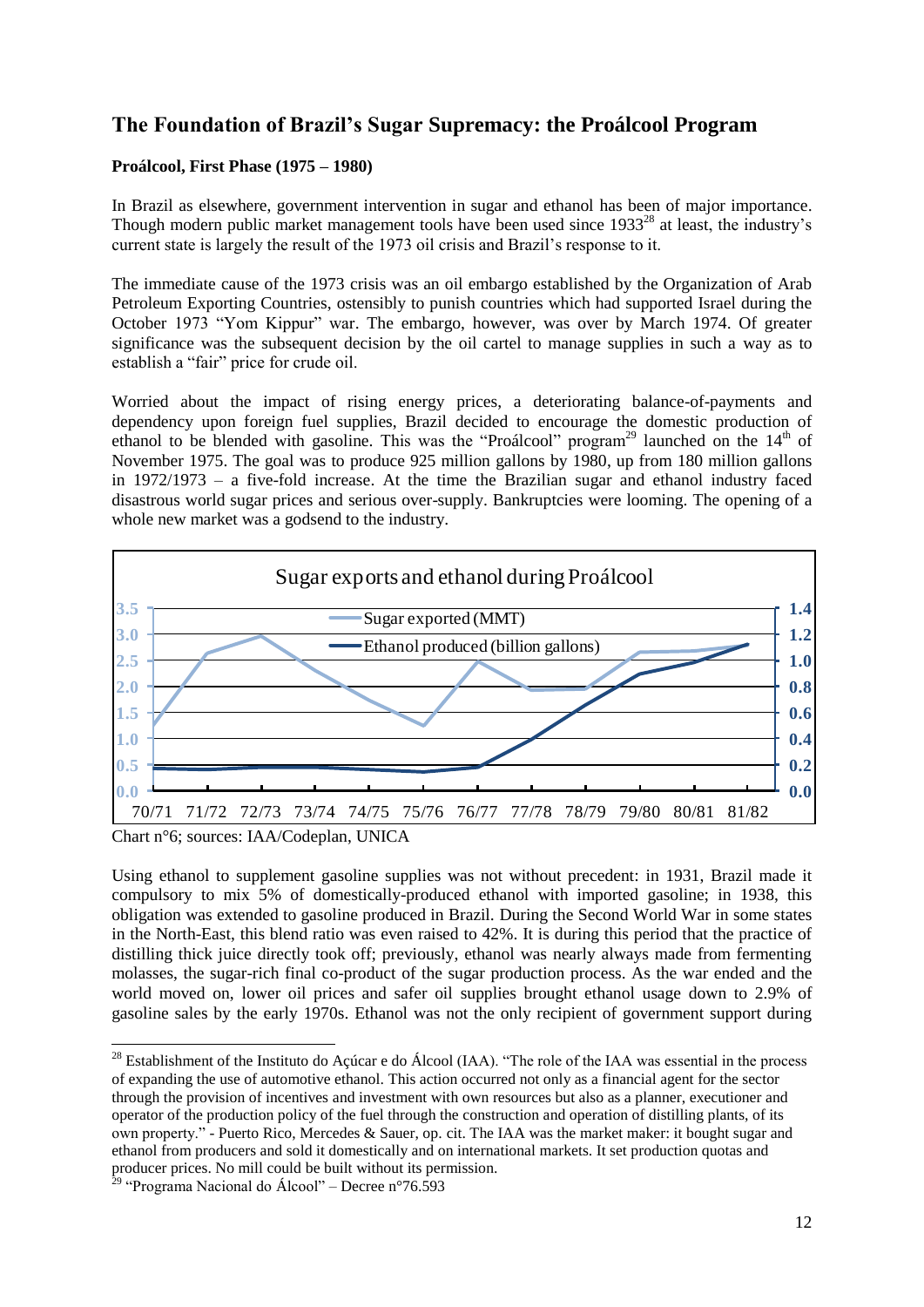and after the war years: sugar prices were set at levels encouraging production and led to capacity expansion in the centre-south.<sup>30</sup>

In its first phase Proálcool encouraged the production of anhydrous ethanol which had to be blended into gasoline both to alleviate a trade balance problem and to address difficulties in the sugar industry. Up to a technical limit of 25% ethanol content the blend would run on available engines: the government had only to mandate the rise in the blend and assist in the expansion of the distilleries.

#### **Proálcool, Second Phase (1980 – 1997)**

A second phase of Proálcool was launched because of the second oil shock. The second oil shock started in 1979 when the Iranian revolution disrupted supplies and was followed the next year by the breakout of war between Iraq and Iran. In the eyes of the Brazilian authorities it became clear that much more gasoline needed to be substituted by ethanol. But this could not be done by more blending: the 25% technical blend wall had been reached already.

The solution was to promote the development and sale of vehicles equipped with engines running on pure alcohol. These would totally eliminate the need for gasoline in a large part of the fleet. But engines had to be purpose-built to accept this, a separate distribution system had to be set up<sup>31</sup> and prices for these vehicles and for hydrous ethanol had to be competitive.

To provide enough demand for all the ethanol that could be produced, the Brazilian government decided to:

- $\bullet$ Contract and subsidize the automotive industry to produce alcohol-only engines;
- Give alcohol vehicles a tax advantage;  $\bullet$
- Set the price for hydrous ethanol at a level which made it competitive: thus, the price for  $\bullet$ hydrous ethanol was legally set at  $65\%$  of the price for gasohol<sup>32</sup>;
- To help make ethanol profitable, tax imported oil at 12.5% of its CIF price;  $\bullet$
- Subsidize the distribution of the new fuel.



Chart n°7; sources: IAA/Codeplan, UNICA

<sup>-</sup><sup>30</sup> "O Desenvolvimento da Agroindústria Canavieira do Brasil desde a Segunda Guerra Mundial", Tamás Szmrecsányi and Eduardo Pestana Moreira, Estudos Avançados (11)5, 1991.

<sup>&</sup>lt;sup>31</sup> As its name indicates "hydrous" ethanol contains water: if mixed with gasoline, the water will separate and damage engine operation. Therefore, a physically separate delivery system has to be installed: separate storage tanks, separate transportation vessels, separate pumps.

 $32$  The energy contained in a given volume of hydrous ethanol is about 70% below that contained in the same volume of gasoline. To make ethanol attractive to the consumer, it is therefore necessary that its price be no more than 70% of the price of gasoline.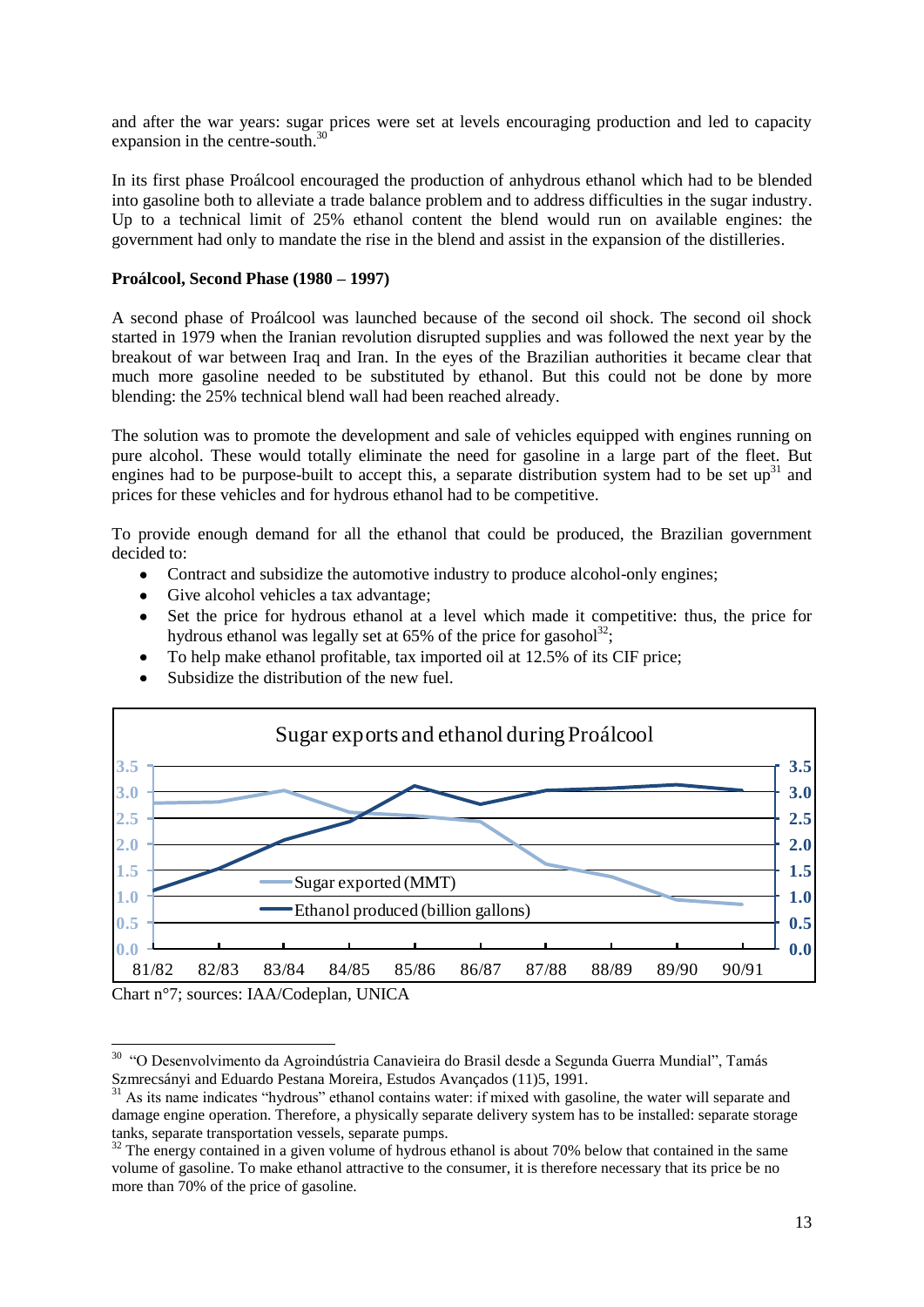Estimates vary and the nature of government aid is uncertain, but it can be safely stated that from 1976 to 1985, *Proálcool was boosted by US\$ 17.4 billion<sup>33</sup> in government funds*. That represents US\$ 5.8 per gallon of additional ethanol. 209 projects to build or expand distilleries were financed through Proálcool<sup>34</sup>. Today Brazil has approximately 435 sugarcane mills, 168 of which are pure distilleries making only ethanol, but only 16 of which are pure sugar mills: the industry remains heavily skewed towards the government-created ethanol market.

In addition to direct investment amounts, the government picked up the difference between the price at which ethanol was sold and its cost, thus *subsidizing ethanol sales by some US\$ 12 billion<sup>35</sup>* .

Overall with Proálcool "Public sector subsidies and tax breaks helped get the program started: farmers planted more sugar cane, investors built distilleries to convert the crop to ethanol and automakers designed cars to run on 100 percent alcohol. The government financed a distribution network to get the fuel to gas stations and kept alcohol prices low to entice consumers."<sup>36</sup> Petrobras, the governmentrun monopolistic petroleum company, was in control of the distribution of ethanol and played a key role in managing the fuel market.

But the main fact is that the Brazilian state mandated and organized a market which more than doubled the size of its sugar industry. It set production levels for sugar and ethanol, provided financial incentives for building distilleries, managed exports of sugar and ethanol, set prices for all products and established mandatory blend levels. That is governmental intervention on an epic scale.

The effect of the Proálcool program on the Brazilian sugarcane industry was quite dramatic:

- In 5 years, sugarcane production expanded by 50%;
- Between 1975/76 and 1990/91 sugarcane production surged from 68.5 to 222.4 million tons  $\bullet$ (+225%), but sugar output grew only by about 25%: practically all of the growth was devoted to ethanol whose supply shot up from 147 million to 3 billion gallons;
- Innovations were introduced: field and mill productivities were boosted by payment of the  $\bullet$ sugarcane on the basis of sugar content, new cane varieties and improved industrial installations;
- In 1985, 96% of all vehicles sold in Brazil were powered by pure-alcohol engines; production  $\bullet$ of alcohol-powered cars jumped from  $3,000$  over  $560,000$  units per year<sup>37</sup>;
- Domestic gasoline production exceeded consumption<sup>38</sup>.  $\bullet$

*The industry trebled in size overall and this feat had little or nothing to do with market economics*. It owed everything to government intervention. Proálcool remains the cornerstone of Brazil's sugar and ethanol industry.

In 1985 sugar prices surged and factories seeking the highest returns maximized sugar output, thus cutting ethanol output. Though hydrous ethanol production recovered by 1987, the ethanol fleet was still growing (government incentives remained) and had to be supplied. Moreover, subsidized low ethanol prices meant even owners of gasoline engines would sometimes fill up – or top up – with pure ethanol instead of gasohol. The result was that Brazil had to import ethanol, both hydrous (to satisfy demand) and anhydrous ethanol (to satisfy the mandatory blending). In fact, "gasoline surpluses were

<sup>33</sup> 2012 US\$; source: Op.cit. Puerto Rico, Mercedes & Sauer

<sup>34</sup> "Evolução da Agroindústria Canavieira Brasileira de 1975 a 1995", by Pery Francisco Assis Shikida and Carlos José Caetano Bacha, RBE, Rio de Janeiro, 53 (1) 69-89 Jan./Mar. 1999.

<sup>35</sup> 2012 US\$; source: "Historia e Economia dos Biocombustíveis no Brasil" by Fernando Tavares Lávora, Centro de Estudos da Consultoria do Senado.

<sup>36</sup> World Resources Institute - [http://projects.wri.org/sd-pams-database/brazil/national-alcohol-program](http://projects.wri.org/sd-pams-database/brazil/national-alcohol-program-proalcool)[proalcool](http://projects.wri.org/sd-pams-database/brazil/national-alcohol-program-proalcool)

<sup>37</sup> Puerto Rico, Mercedes & Sauer, op.cit., page 1883

<sup>38</sup> Ibid, page 1883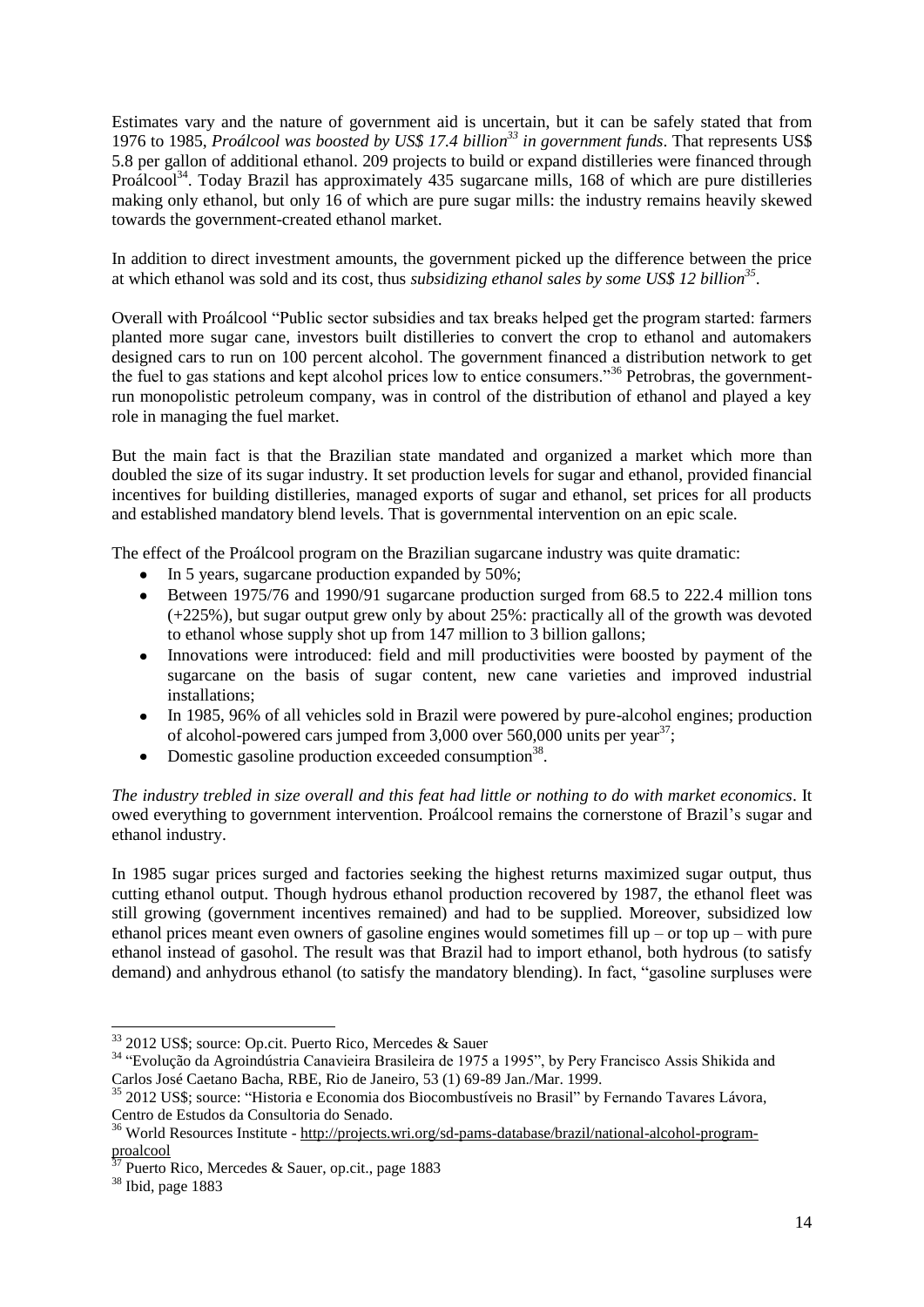being exported at lower prices than the imported ethanol. The [ethanol] deficit lasted for at least 8 years."39

But consumer confidence in the alcohol engine had disappeared, prices moved in favor of gasoline and car manufacturers introduced more efficient gasoline engines (injection): whereas sales of alcohol cars had reached a market share of 95% in 1984, by 1994 it had fallen to 10.6% and only 2.3% in 1995.

In short, after 1985 ethanol demand stabilized as the fleet of alcohol vehicles wasn't renewed and the domestic industry slowly turned to sugar, egged on by a favorable exchange rate. *After 1990, as the industry turned away from ethanol, Brazilian sugar exports increased. That would not have been possible without the asset-base created by the government's support for ethanol*.



### **"Liberalization" (1997 – 2013)**

Liberalization was implemented progressively from 1990 with the closing of the Instituto do Açúcar e do Álcool, when the price for sugar was freed (but not the price of sugarcane). But those who say the Brazilian sugar and ethanol industry is operating under free market rules would generally consider 1997 as the year when sugar was freed from government intervention totally. That year the government renounced its powers to price sugarcane, to set production quotas, to control exports, etc.<sup>40</sup> Officially, the most blatant direct sugar and ethanol industry public management tools were discarded then or soon after.

However, observation of the industry shows that government intervention continued in subsequent years. An econometric analysis of price/quantity adjustments for fuels from 1990 to 2001 reveals "the existence of a measure of price inertia typical of price control systems practiced in the 1990's"; it mentions that "government tended to absorb external price shocks, not passing them through to the retail sector" and concludes "results show activities still operating under the aegis of the State which controlled their operations without necessarily following economic logic."<sup>41</sup>

 $39$  Ibid, page 1883

<sup>&</sup>lt;sup>40</sup> Essentially, this was marked by Law n°9478/1997 of August 6<sup>th</sup>, 1997, on national energy policy which was accompanied shortly by government decrees reorganizing sugar and ethanol institutions.

<sup>41</sup> "Ajustes no Mercado de Álcool e Gasolina no Processo de Desregulamentação" (Adjustments in the Ethanol and Gasoline Markets in the Deregulation Process), by Marta Cristina Marjotta-Maistro. Doctoral thesis under the guidance of Dr Geraldo de Sant'Ana de Camargo Barros, Piracicaba, July 2002, ESALQ/USP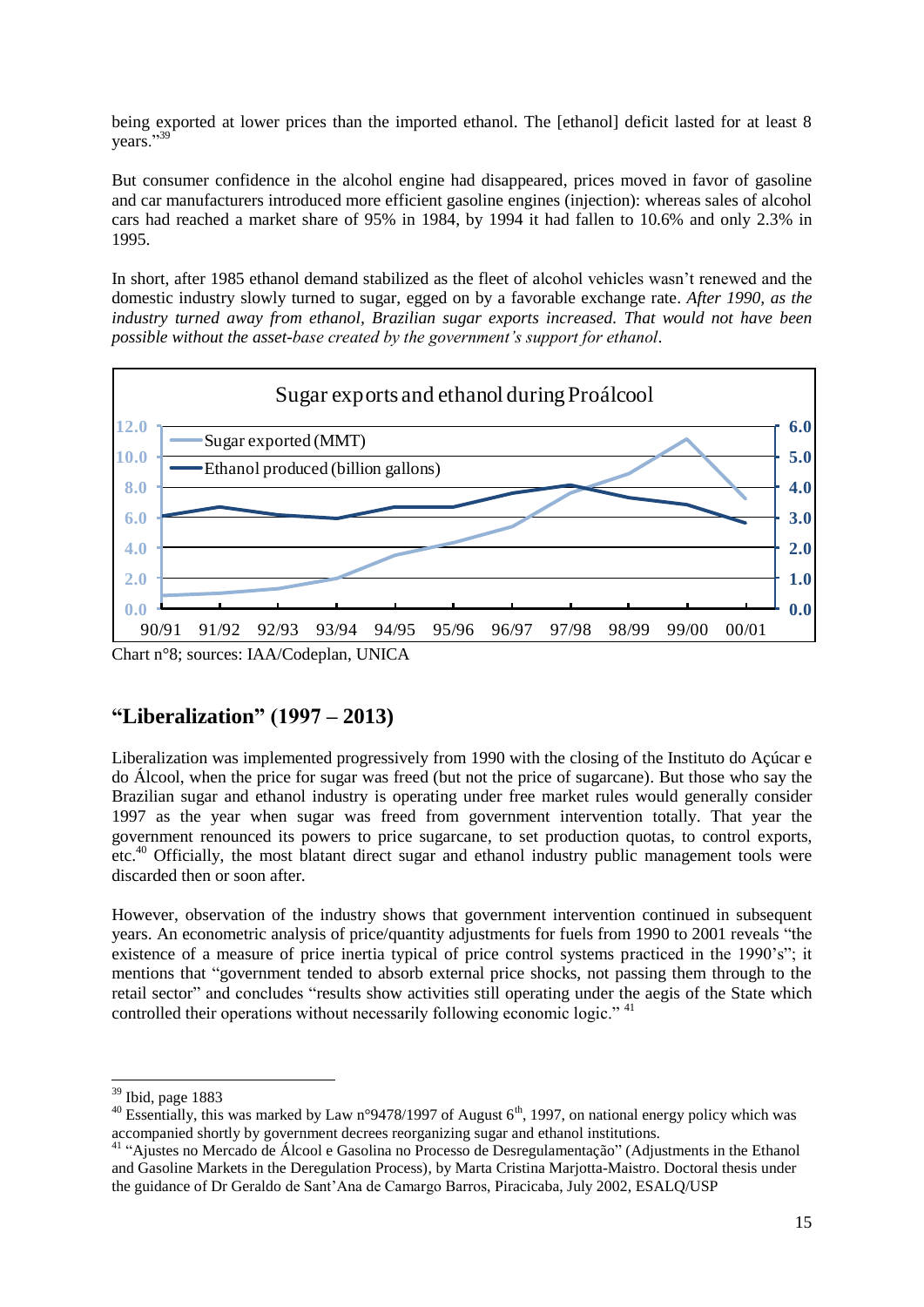Thus, liberalization was far from total and the Brazilian government kept a set of tools with which to influence the ethanol market. These tools are used today to support domestic ethanol production and sales. Together they constitute a well-stocked policy toolbox which will be reviewed in some detail but, first, it is necessary to show what happened as the touted "liberalization" unfolded.

### **Hard times for hydrous**

Despite incentives the attraction of alcohol-only vehicles declined: having peaked at 2.8 billion gallons in 1991, sales of hydrous ethanol fell to 1.3 billion gallons by 2000. In 1990, the tax reduction benefitting dedicated alcohol-powered cars was lifted. Hydrous prices – which were still government controlled until 1999 – became uncompetitive against gasoline in the middle of the decade as oil prices eased.

The overall fleet of vehicles was growing, so anhydrous blended into gasoline to make gasohol took up some of the slack. This phenomenon was encouraged by the federal government which raised the mandatory blending level: set at 14% until 1992, the blend was increased to 22% until 1998, then to 24% until 2000 when it dropped back to 20% then was raised again to 22% in May of 2001. Domestic anhydrous sales grew from 586 million to 1.7 billion gallons over the same period though overall ethanol production stagnated just above 3 billion gallons.

Starting in 1999, a favorable exchange rate allowed sugar exports to surge and drain feedstock from ethanol. From 1992/93 to 2001/02, sugarcane allocated to sugar production grew from 40% to 55%. Had the government-organized "ethanol miracle" run its course?

#### **The resurrection of hydrous ethanol: the "flex-fuel" vehicle story**

Why did flex-fuel cars appear in Brazil? As the old ethanol-only fleet aged towards extinction, hydrous ethanol remained relatively abundant and from January 1999 oil prices started increasing: the import price of oil in Brazilian reals (BRL) went from about BRL 20/bbl in 1998 to BRL 65/bbl in 2001. Hydrous ethanol thus regained competitiveness against gasoline and generated demand for vehicles which could run on it. Naturally, automobile companies were eager to tap this market.

However, consumer memories of the 1985 crisis, when sugar production was favored to the point of severely – though briefly – curtailing the availability of ethanol at the pumps, made a return to pureethanol engines impossible. A way to allow consumers to use hydrous ethanol without tying them to that one fuel was needed. Automotive companies revived research on technology which allows an engine to accept a range of fuel combinations, from gasoline only to ethanol only and anything inbetween. In 1994 Bosch began development of a "flexible-fuel" mechanism. Other equipment manufacturers, such as Magnetti Marelli and Delphi Automotive Systems, quickly offered solutions. This research was of course encouraged by the government which saw the advantages of supporting a market for domestic ethanol. The first commercial flex-fuel car, from Volkswagen, was introduced in March 2003. It was quickly followed by General Motors (Chevrolet) and then others.

Four months earlier the federal government had both lowered the sales tax on flex-fuel cars and increased taxes on gasohol. By the time sales of flex cars became the norm in  $2006^{42}$ , the low sales tax<sup>43</sup> "fuelled" flex-fuel car buyers to the tune of *US\$ 300 million* and a specific additional tax<sup>44</sup> increased the cost of gasohol to consumers by US\$ 29 billion<sup>45</sup>.

 $4283\%$  of 2006 new car sales were for vehicles with flex-fuel engines.

<sup>&</sup>lt;sup>43</sup> "IPI": the rate for flex-fuel car purchases was set at about 2 points below the normal rate was.

 $44$  "CIDE"

<sup>&</sup>lt;sup>45</sup> Calculated in 2012 US\$: From 2002 to its extinction in June 2012, the CIDE tax on gasoline raised US\$ 49 billion (2012 US\$)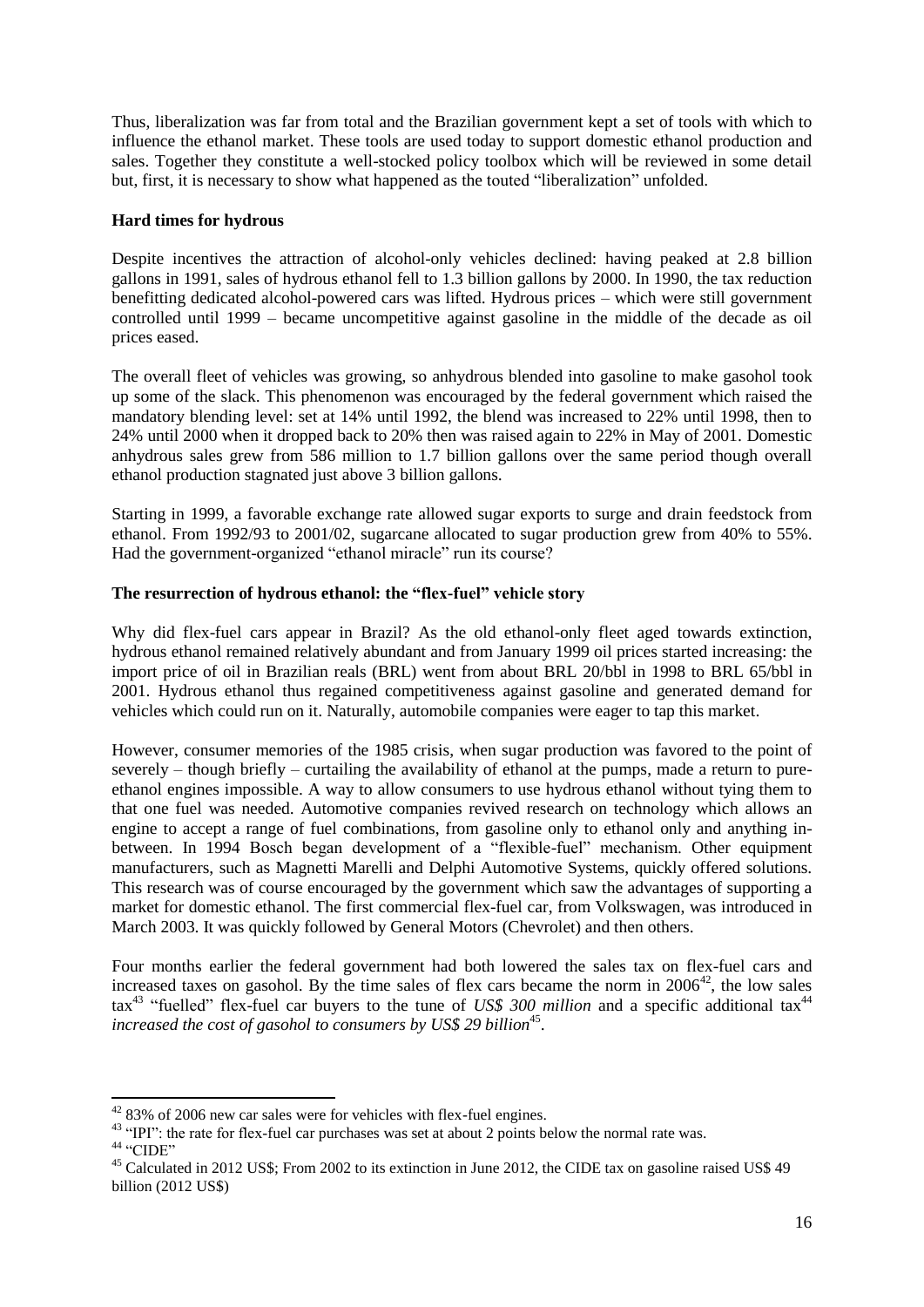Ethanol was also favored by large states such as São Paulo and Minas Gerais taxing that fuel less than gasohol<sup>46</sup>. In 2004, the state of São Paulo dropped its ICMS tax on hydrous ethanol from 25 to 12%. As a result, though the 9-year average weight of São Paulo in national fuel consumption is 29%, its 9 year average in national consumption of hydrous ethanol is 56%.

The rest, as they say, is history: in 2003, 72,000 flex-fuel cars were registered; by December of 2012, there were 18.5 million flex-fuel cars on the road in Brazil. By 2008, 60% of the sugars contained in the harvest were used for ethanol production.



Chart n°9. Source: IAA/Codeplan, UNICA

It can be argued that the introduction and success of the flex-fuel car was the result of "market" circumstances. However, three of the main market factors which drove this success were the result of government intervention: consumers were influenced by the tax incentive on flex-fuel car purchases, the availability of hydrous ethanol and its low price relative to gasohol. It is clear that consumers flocked to the – *government-induced* – lowest-cost automotive solution.

# **Current Government Support Instruments for Sugar & Ethanol**

Brazilian government support for the sugar and ethanol industry continues today. Support is provided through a myriad of paths, some of them specific to the sugar and ethanol industry, others more widely used.

The number and variety of support mechanisms make it difficult to count the impact of each precisely. Hereunder is an overview of the main tools used today by Brazilian public authorities to help the sugar and ethanol industry.

### **Financial support mechanisms**

Brazilian agriculture, including sugarcane, benefits from a reduced mandatory contribution to the government pension fund scheme INSS. Farming pays a special tax, informally called "Funrural", defined as  $2.1$ -2.6% of revenue instead of the standard  $28.3\%$  on payroll<sup>47</sup> that non-agricultural sectors pay. *The benefit for sugarcane farming will amount to about US\$ 800 million for the 2012/2013 crop year alone*. The related pension liability to the country isn't reduced: the difference will be picked up by other economic agents. So it represents a real subsidy to sugarcane production.

<sup>1</sup> <sup>46</sup> "ICMS", a state sales tax

<sup>&</sup>lt;sup>47</sup> The 28.3% is composed of 20% for all employers, plus 3% for employers in some sectors including agribusiness, plus 8 to 11% taken from the employee's paycheck, less 2.7% for agribusiness employers.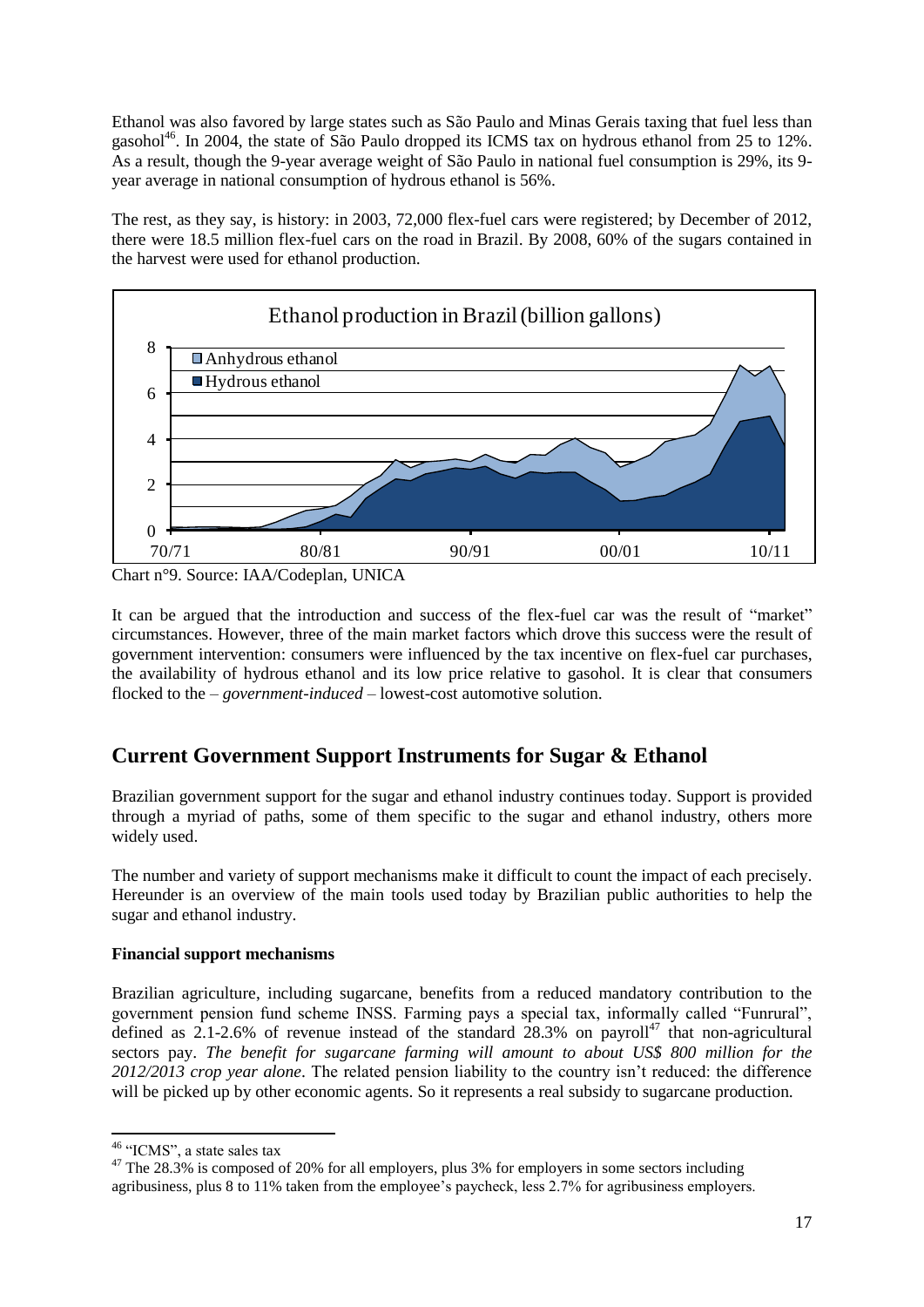Further, some cane growers in the northeast receive a direct subsidy of some US\$ 2.5 per ton of sugarcane – press reports say the subsidy amounts to US\$ 58 million per year.

One perennial problem is the surge in the ethanol price during the inter-crop period, from February to April. This is largely due to a lack of storage capacity. In order to remedy the problem, in 2009 the government established a specific soft-loan credit line to finance the construction of additional private ethanol storage tanks called the "Sugar-Alcohol Support Program"<sup>48</sup>. The national development bank BNDES has opened credit lines of US\$ 1 to 1.2 billion each year since then for this program but uptake to date has been limited.

Confronted by a second weather-damaged sugarcane crop in succession, in January 2012 the government launched the US\$ 2.2 billion "Prorenova"<sup>49</sup> scheme of cheap loans to boost about 1 million hectares of sugarcane renewal and expansion. During 2012 US\$ 800,000 was borrowed to renew or develop 400,000 hectares of sugarcane. The facility was renewed for 2013 with again a potential credit line of US\$ 2.2 billion.

In 2012 BNDES began a new program offering low-interest loans to improve or build ethanol plants. Reportedly, some US\$ 14 billion would be available for such projects. In September 2012 for example, the Boa Vista mill secured a loan of US\$ 180 million for mill and cane expansion; annual sugarcane crushing capacity will increase from 2.5 to 7 MMT.

Under conservative assumptions Brazilian agribusiness benefits from subsidized interest-rates to the tune of US\$ 4 to 7 billion per year. The sugar and ethanol industry accounts for 10% of Brazilian agribusiness. So a rough estimate would find that the amount of interest-rate subsidy given to the sugar and ethanol industry is *at least US\$ 400 million per year*.

Recent policy has increased the rescheduling and discounting of non-performing agricultural debts. Calculation of the subsidy levels involved is difficult: "The specific conditions of each debt modality in terms of payment schedule, interest rates, and the debt balance covered makes the calculation in advance of subsidies associated with this debt rescheduling a difficult task."<sup>50</sup> Of particular interest would be to know the overall amount of debt forgiven in these distress operations but it is not published.

As mentioned previously, REFIS is a general mechanism by which distressed companies see taxes owed to public entities (for general taxes, pension dues, social security taxes) consolidated into lowinterest, long-term debt whose present-value is tiny.

A REFIS deal brings a waiver of fines for the defaulted taxes being re-negotiated, accelerated carryforward of losses for corporation income tax, an *unlimited-duration* repayment schedule, generally set at 1.2% of turnover, and *a below-commercial interest rate* applied to the balance. In effect, the REFIS process results in a large discount being applied to these debts: it is to be repaid only very partially.

To take an example from the 2010 accounts of Guarani, the fifth-largest Brazilian sugar and ethanol company<sup>51</sup>: the initial amount owed was US\$ 42 million; once re-negotiated, it fell to US\$ 25 million and the accountants (Deloitte) calculated the net present value of that balance to be US\$ 8 million. *In*  this case, the total amount forgiven was US\$ 34 million, an 81% reduction of the original debt.<sup>52</sup>

On the basis of a sample of Brazilian sugar and ethanol companies which publish detailed accounts and which represent 25% of the country's sugarcane crush, the amount of debt under REFIS for the

<sup>&</sup>lt;sup>48</sup> "Programa de Apoio ao Setor Sucro-Alcooleiro", also called "PASS"

<sup>&</sup>lt;sup>49</sup> "Pro-renewal"

<sup>50</sup> David Orden, David Blandford and Tim Josling; Op.cit., page 236

<sup>&</sup>lt;sup>51</sup> Processing 19 million tons of sugarcane; owned by Tereos International (France) and by Petrobras

<sup>52</sup> 2010 Tereos accounts – note 15, Financiamento de Impostos (REFIS/PAES)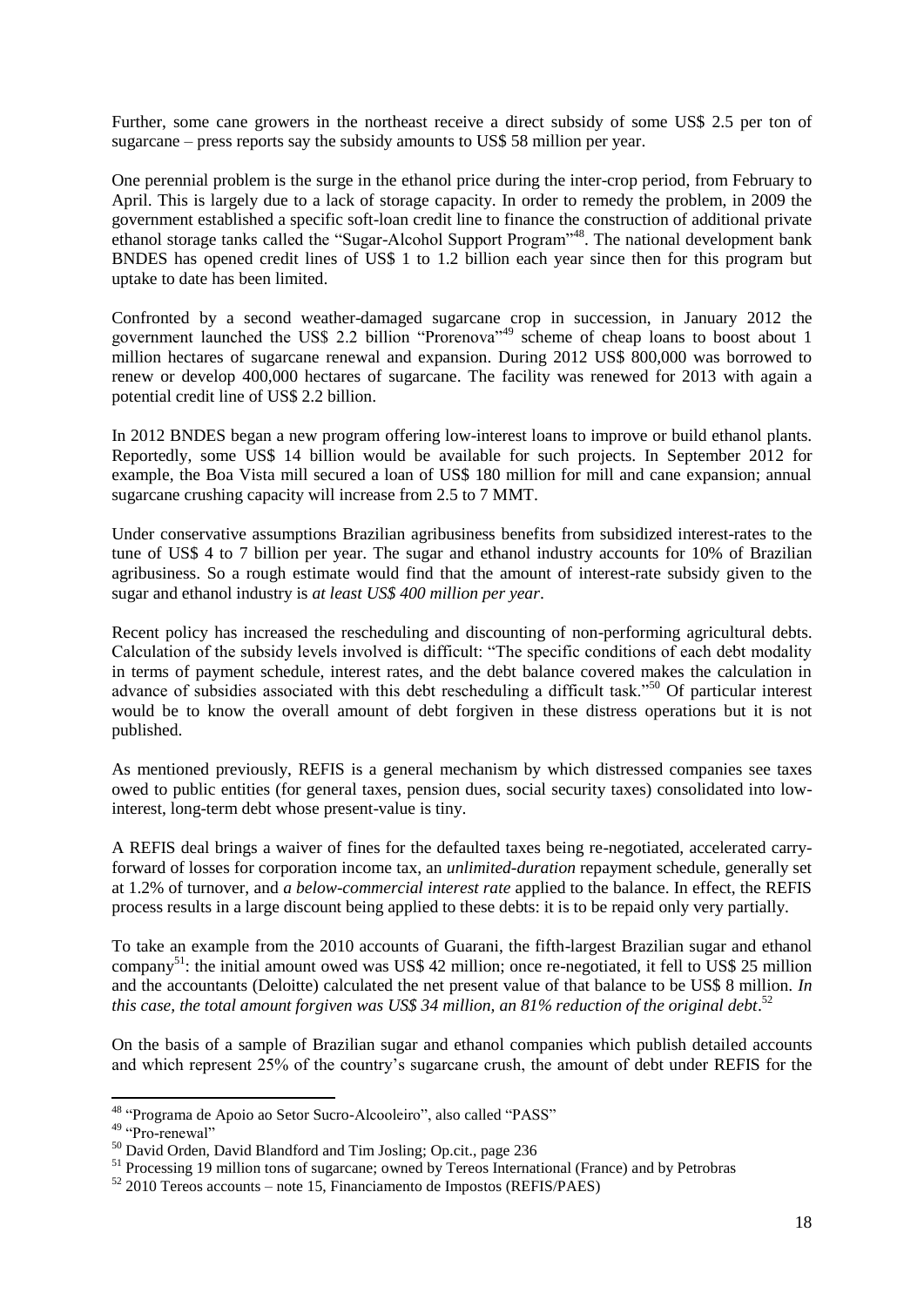whole industry can be estimated to be *between US\$ 6.6 and 7.8 billion* which represents the amount *after* initial renegotiation of the outstanding debt – and *examples show that the amounts forgiven could represent a third or more* of that. Because of its low interest rates and long repayment schedules*, the net present value of REFIS for the industry could be only half that amount, a subsidy of about US\$ 3.6 billion*. The value of the subsidy on the interest alone is 6 or 8% of the principal. *That is US\$ 500 million per year*.

### **Setting the mandatory blend**

As mentioned earlier in this report, the Brazilian government sets the blend of anhydrous ethanol in gasoline. This power has been frequently used to balance the market for ethanol – higher when there is an excess of available ethanol, lower when the reverse is true.



Chart n°10. Source: MAPA<sup>53</sup>

The government has just announced an increase in the blend from 20 to 25% which will take place on the  $1<sup>st</sup>$  of May 2013. In a full year, this amounts to a displacement of some 525 million gallons from hydrous to anhydrous ethanol.

Anhydrous ethanol is priced on average 10 to 15% above hydrous and the cost of dehydration is small: *the 2013 change will increase the Brazilian sugar and ethanol industry's margin by about US\$ 80 million per year.*

Mandatory blending provides a secure market for 25 to 35% of the industry's output. The government-mandated anhydrous ethanol market absorbs the equivalent of some 10 to 13 million tons of sugar – an amount equal to domestic Brazilian sugar sales.

#### **The power to set gasoline prices**

As Marcos Jank, the former President of UNICA, remarked "*Ethanol's main competitor is oil, and the price for gasoline is set by the Government.*" 54

Brazil's annual output of 24 billion liters of ethanol is sold domestically in two ways<sup>55</sup>: 40% is mixed with petrol under mandatory blending rules and 60% is used in "flex-fuel" vehicles where it competes head-to-head with petrol. (Representing nearly 45% of all on-the-road light vehicles and over 90% of

 $53$  Between 1966 and 1977, blending was mandatory in ranges up to the values shown. The full enforcement of blending really started from 1977.

<sup>54</sup> October 2010 DATAGRO International Conference in São Paulo

<sup>&</sup>lt;sup>55</sup> Some years, there are exports.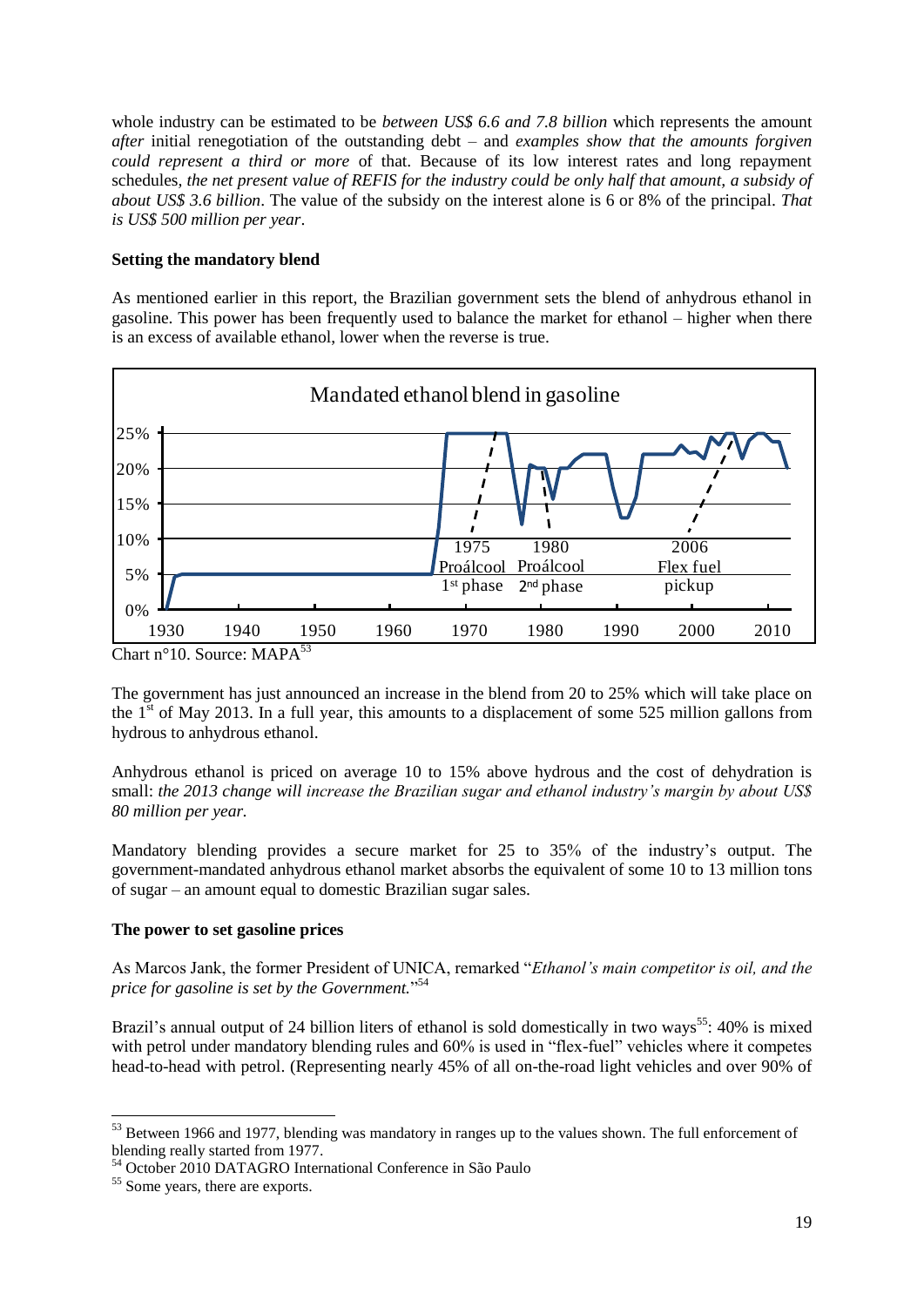new car sales, flex-fuel cars can be filled with petrol or with ethanol depending on the relative price of each<sup>56</sup>.)

The government retains the capability to set gasoline prices. Though gasoline/gasohol prices at the retail level were officially freed in 1996, from that year until 2002 the government still controlled prices paid to the monopoly national Petrobras (ex-refinery). Thereafter, gasoline prices were legally free. But that freedom is relative since the federal government owns over 50% of Petrobras' shares. It thoroughly controls the company (which, at one point, had the largest capitalization of any Latin American corporation) and uses it to implement industrial policy<sup>57</sup>.

Though the price for petrol does not always determine the domestic market price for hydrous ethanol, it sets a ceiling. Historically, that ceiling is high relative to other countries by government fiat, a situation which benefits ethanol structurally. As the president of Brazil's central bank testified recently to the federal Senate, "any international comparison shows our gasoline price to be at the top of the range in Latin America and against other competitors."<sup>58</sup>

For many years Brazil's policy of high gasohol prices has provided support to hydrous ethanol sales. The industry's current situation relative to gasohol is, however, uncomfortable: from the end of 2009, the government lowered taxes on gasohol and refused to let relatively high international gasoline prices be transmitted to the domestic market completely. Ethanol has become uncompetitive and consumers equipped with flex-fuel cars have been quick to favor gasohol: In Brazil hydrous ethanol competes against gasohol at the pump. With 45% of its light-vehicle fleet "flex-fuel", some 18 million vehicles fill-up with either gasohol or with ethanol. Today, about two-thirds of the flex fleet uses gasohol because it is cheaper.

This turn of events may seem counter-intuitive as the difference in international and domestic prices for gasoline cost Petrobras US\$ 1.6 billion in 2012 and the rush of consumers to fill up with gasohol weighs upon the trade balance. But it appears that in order to control inflation and to keep the currency from rising, the government is content to moderate gasohol prices.

That current government gasohol price policy hurts ethanol sales today should not distract from the *structural* truth: installed sugarcane milling capacity owes much to the government's promotion of pure alcohol and flex-fuel cars. For Brazil's competitors this subsidized built-up capacity is now turning to produce more sugar and anhydrous ethanol: competition on these markets cannot be seen as entirely "fair".

#### **Taxation which favors flex-fuel**

1

Beyond control over gasohol prices and the amount of ethanol blended into gasoline, Brazil uses a series of tools to sustain ethanol sales and, thus, its sugarcane industry:

- The IPI sales tax on flex-fuel cars is levied at 200 basis points (2%) less than on gasoline- $\bullet$ powered cars. This provides an incentive for the fleet to remain able to use ethanol. Unsurprisingly, approximately 95% of new car sales are flex-fuel vehicles.
- Taxes are lower on ethanol than on gasohol. This is true of federal taxes and, in key cases, of  $\bullet$ state taxes. Tax calculations for fuel are complicated by the existence of federal and state taxes, by the number of taxes levied at different stages in the sales and distribution system and by frequent changes.

<sup>&</sup>lt;sup>56</sup> As a rule of thumb, because ethanol "packs" 30% less energy per volume than petrol, for ethanol to appeal to consumers its price per litre needs to be 30% below that of petrol.

 $57$  For example, equipment purchases by Petrobras must satisfy a minimum national content. As the recentlydiscovered large offshore "pré-sal" deposits are developed, this represents billions of dollars of domestic demand.

 $58$  Testimony to the Brazilian Senate's Economic Committee; quoted in Portal Terra, December 11<sup>th</sup>, 2012.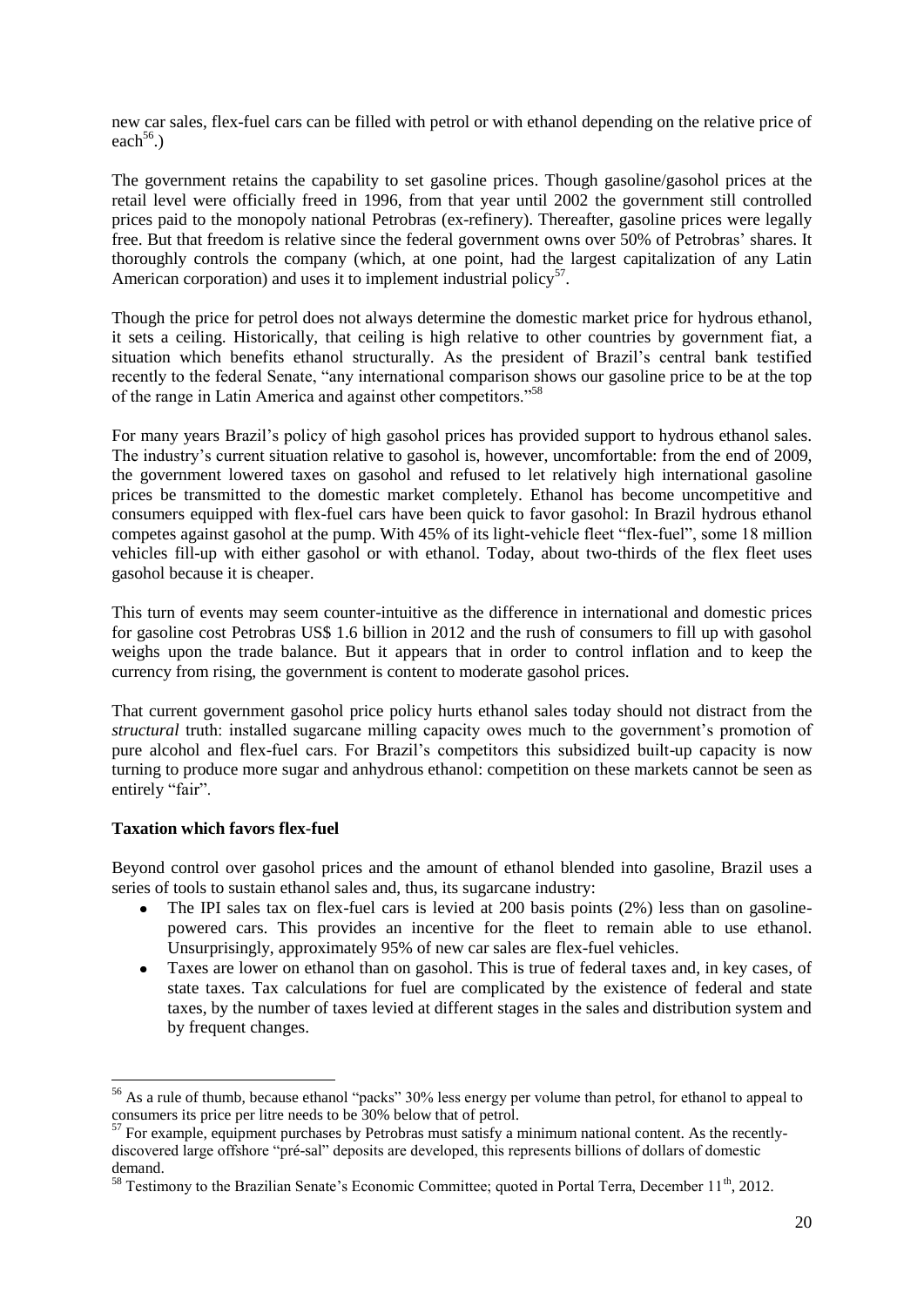The University of São Paulo publishes a yearly "study on taxation of fuels"<sup>59</sup>. For 2011, it shows taxes of:

- $-$  36.58% on gasohol<sup>60</sup> vs. 21.6% on ethanol in the state of São Paulo;
- 40.2% on gasohol vs. 30.4% on ethanol in the state of Minas Gerais.

(Today in São Paulo, the rates are about 35% on gasohol against 31% on ethanol.)

#### **Limiting competition: private diesel vehicles**

Private purchase of diesel-powered cars is simply prohibited. This very explicitly authoritarian approach to consumer vehicle choice also skewers the market in favor of flex-fuel cars. (Commercial vehicles can be diesel-powered.)

#### **The ability to impose export taxes**

If proof was needed that Brazil regulates the ethanol market and so, by the direct link of processed sugarcane, the sugar market, it would be enough to look at the 2011 government threats to tax sugar exports in order to ensure sufficient supplies of ethanol to the domestic fuel market.

An export tax for sugar exists but its rate currently is zero. In April 2011, however, President Dilma Rousseff instructed Brazil's National Oil Agency, or ANP, to draft regulations that will treat ethanol as a "strategic fuel" and no longer as an agricultural commodity, Haroldo Lima, the agency's director, told Reuters. As was reported at the time: "World sugar prices are 25% off 30-year highs set in February and Brazilian cane mills have been pushing production of the sweetener close to capacity and at the expense of ethanol production …For years, Brazilian officials have threatened *to tax sugar exports as a way of ensuring greater output of ethanol* in between cane harvests."

For any country counting on the world market for all or part of its supplies of sugar that the largest exporter – with a 50% market share – would contemplate throttling its exports with taxes should ring alarm bells.

### **Cross-Subsidization**

*The association of Brazilian Center-South Sugar and Ethanol Millers, UNICA, writes: "Economies of scale stemming from ethanol production have lowered the price of Brazilian sugar and increased its*  presence in global markets<sup>"61</sup>. It would be difficult to better describe the effects of crosssubsidization in the Brazilian sugar and ethanol industry.

Cross-subsidization happens when resources paid for by one line of business are allocated to another or where the mere existence of a line of business improves the efficiencies of another. In the case of the Brazilian sugar and ethanol industry, the development of ethanol has resulted in lower sugar costof-production: the government-mandated Brazilian ethanol market improves the competitiveness of Brazilian sugar.

Commenting upon the industry's growth from 1975/76 to 2010/11, Dr Plinio Nastari, the founder and CEO of DATAGRO, a major and well-regarded Brazilian consultancy in the field of sugar and ethanol, stated<sup>62</sup>: "Since 1975/76, when the Alcohol Program was established, cane crush grew eight-

<sup>-</sup><sup>59</sup> "Estudo sobre a Carga Tributária dos Combustíveis", Universidade de São Paulo – Faculdade Economia,, Administração, e Contabilidade de Ribeirão Preto – Amaury José Rezende, Silvio Hiroshi Nakao, Gustavo Abrão. July 2011.

 $60$  Gasoline is blended with anhydrous ethanol; ethanol is hydrous ethanol.

<sup>61</sup> "From Alcohol to Ethanol, a Winning Trajectory", by Margarita Cintra Gordinho, Editora Terceiro Nome, UNICA, 2010; page 99.

<sup>&</sup>lt;sup>62</sup> "Update on Brazil's Ethanol Industry", 17th National Ethanol Conference, Orlando, Florida, February 22-24,  $2012 - page 2$ .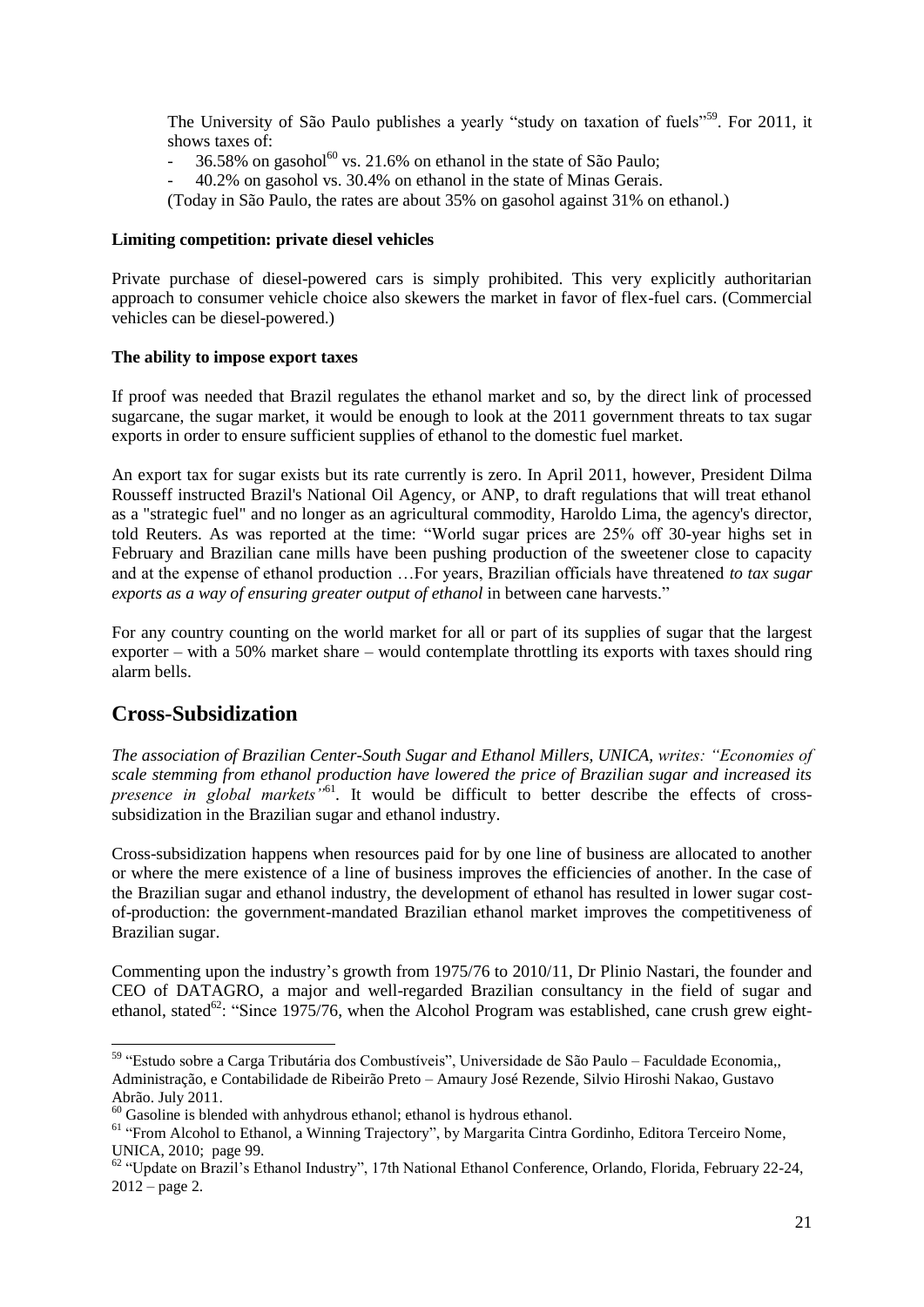fold; sugar production grew 5.5 times and ethanol production grew 48 times. In 1975/76, producers were trying to extract all sugars from molasses, *and thus making expensive sugar and ethanol*."

There are five mechanisms through which sugar costs benefit from ethanol production:

**Process simplification**: In a unit designed to produce sugar and ethanol in equivalent  $\bullet$ volumes, sugar can be extracted in two "strikes" only, leaving the still-sugar-rich molasses to be fermented and distilled. But in most standard sugar mills, the process is designed to extract as much sugar as possible, leaving as little sugar as possible in the molasses and more equipment has to be installed: the thick juice is treated thoroughly to remove impurities in the carbonation and clarification stages; often, sugar is extracted in three "strikes" as the remaining sugar-containing paste ("massecuite") is recycled through vacuum pans and centrifuges. It also means that more energy has to be expended. This is what Dr Nastari refers to when he says "producers [in 1975/76 – before the Proálcool program] were trying to extract all sugars from molasses, and thus making expensive sugar and ethanol."<sup>63</sup>

For new mills this process simplification is amplified in the start-up phase when, if you have a ready market for ethanol like in Brazil, you begin milling the sugarcane with only a distillery as the outlet for the juice: this provides a low-cost, easy to scale-up process which can use low-quality cane and milling. Once your field, milling and distilling operations are running smoothly and quality has improved, you add the sugar house. A mill project can thus generate cash earlier than with sugar only. This sequence greatly facilitates "greenfield" projects. It is very comforting for investors.

**Factory economies of scale:** Doubling the size of a sugar factory reduces the unit cost of sugar by between 10 and 15%. Now 50% of Brazilian cane is used for ethanol and 60 to 70% of factory costs are generated before the sugar house: alcohol production lowers the unit cost of producing sugar in dual-product facilities by approximately 10%. That is crosssubsidization on a massive scale, quite apart from the additional experience and economies of scale in cane production itself.

Excluding mills that are pure distilleries and mills whose size in sugar already carries high economies of scale*, the amount of economies-of-scale cross-subsidization can be estimated to be between US\$ 460 million dollars and 760 million per year 64* . These savings would not exist but for the Brazilian government's creation and maintenance of an ethanol market.

It can be argued that this reduction in cost should be applied to the industry's marginal market, its exports of sugar. If so, these economies-of-scale savings are to be credited to 24 million tons of exported sugar; that amounts to some US 5.6 cts/lb. Since Brazil sets the world market price for sugar - its exports supply close to 50% of that market – and since that price is now around US 18 to 22 cts/lb, the government-induced cross-subsidy effect alone could be depressing the world market price for sugar by about 25 to 30%.

- **Extended campaign:** By adding a distillery to a sugar mill, the mill can use poor quality  $\bullet$ sugarcane towards the start and the end of each campaign, or if weather conditions deteriorate during the campaign. This allows better utilization ratios of fixed assets and costs.
- **Accumulated experience:** Doubling the accumulated experience on sugarcane in the field  $\bullet$ and in the front-end of the mills inevitably improves productivity as lessons are learned and applied more quickly.

<sup>1</sup>  $63$  Ibid.

<sup>64</sup> The data used is that of the last normal campaign, 2009/10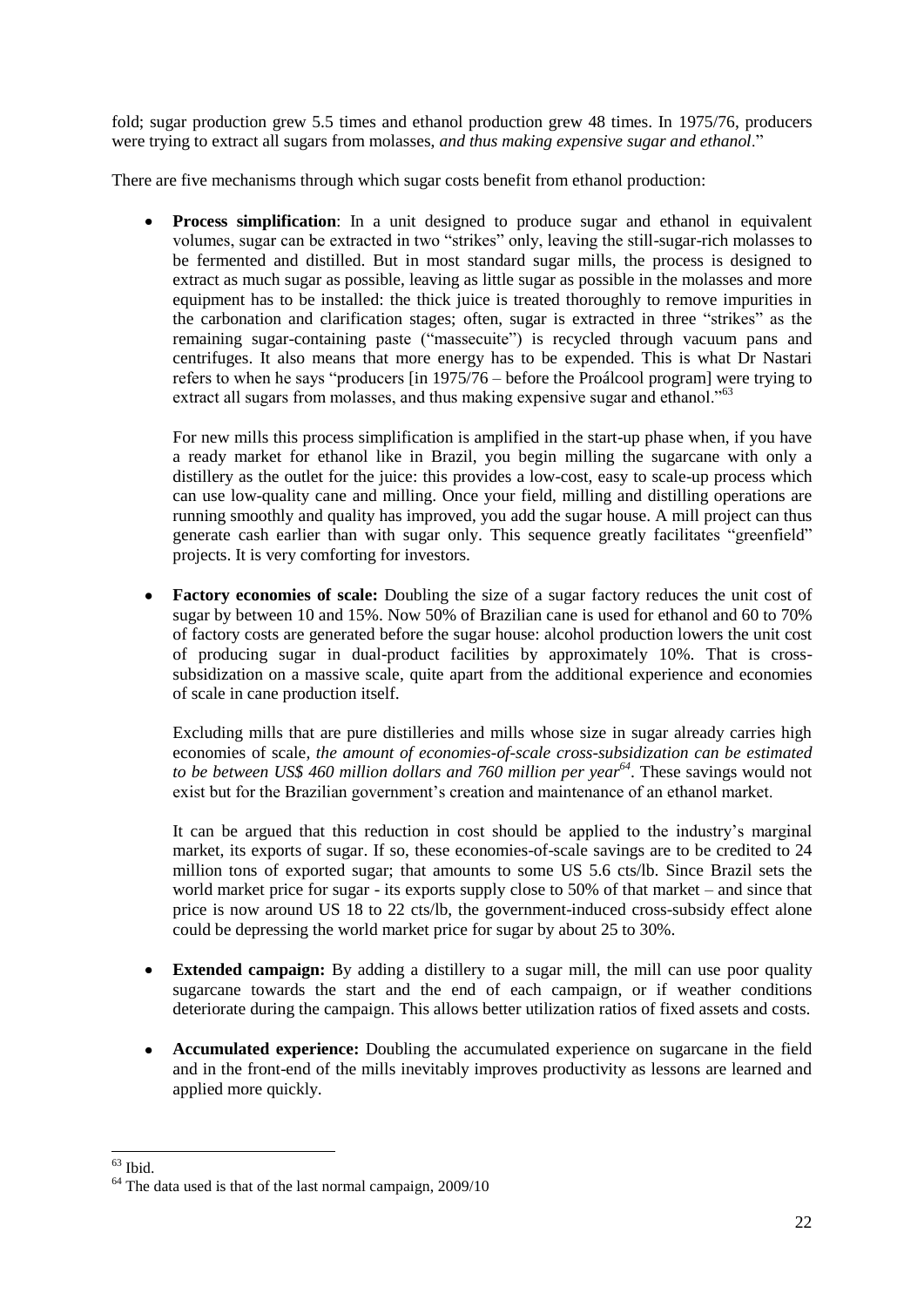**Arbitrage:** By co-producing sugar and ethanol a mill will be in a position to arbitrage between the two markets. If one of the markets is more remunerative, the mill will divert more sugar-containing juice there. Though limited by the respective capacities of the distillery and the sugar house, this arbitrage makes a significant contribution to profits. For Brazil as a whole 5 to 7% of the sugar can be switched from one outlet to the other. For Brazilian mills the option to favor the most remunerative market is an advantage directly derived from the government-created and managed market for ethanol.

A quick calculation shows that such arbitrage boosts industry Earnings Before Interest, Tax, Depreciation and Amortization by millions of dollars. The precise effect will depend upon what products are arbitraged, volumes arbitraged and relative prices. Advantage of this opportunity clearly is taken by the industry on a weekly basis and for small variations in market prices.

The bottom-line is that it is widely recognized that the co-production of ethanol and sugar improves industry efficiency and financial results: without ethanol, Brazilian sugar would be materially more expensive to produce; and ethanol in Brazil is a government-created and government-supported activity. It follows that the actual competitiveness of Brazilian sugar – which represents half of world trade and sets the world market price – is a result of government support.

#### **Import duties**

-

Brazil maintains a 16% import duty on sugar. Given that it supplies roughly 50% of world exports and thus determines the world market price structurally, the duty is largely symbolic, but it exists. The duty has been higher in the past as the industry was developing and Brazil's WTO-bound rate for sugar is 35%.

On ethanol the duty is 20% but it is currently suspended.

### **The Enterprise Value of Government Support**

An estimate of the accumulated value of sugar and ethanol assets due to government intervention can be given: with practically all fuel-ethanol facilities built and run thanks to government interventions and with half the sugarcane dedicated to ethanol, it follows that *half the investment in fields and mills is the result of public support*.

At current market values those productive assets amount to some US\$ 45 *billion*<sup>65</sup> and represent a potential capacity, in sugar terms, of some 40 million tons – 23% of the world's sugar output.

### **The Exchange-Rate Issue: a Discussion**

Brazilian sugar exports over the last 20 years rose from less than 4% to nearly 50% of world trade. All observers of this remarkable performance note that a generally weak currency has helped. For a commodity such as sugar, the product characteristics of which are standardized, price is by far the main competitive determinant. A weak exchange-rate relative to competitors will boost competitiveness just by reducing costs as expressed in US\$, the currency international trade is quoted in.

 $65$  Acquisition market value for mills and the cost of planted sugarcane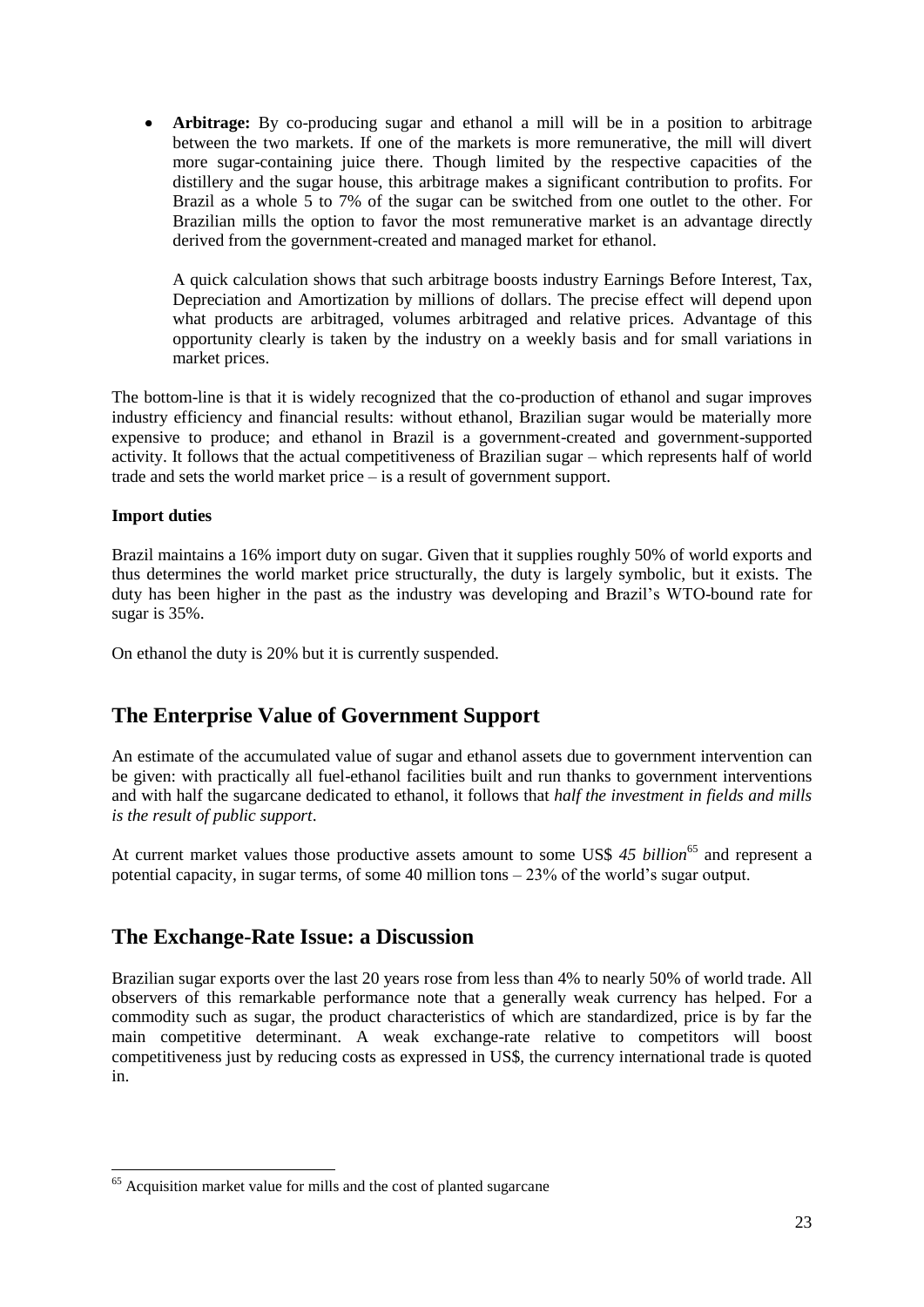It would of course be wrong to think that Brazil's exchange rate is the consequence of its sugar and ethanol policy, or of any of its other commodity policies. The value of its currency depends upon macro-economic and financial factors beyond the control of any single industry.

Weaknesses in the Brazilian real were largely linked to the poor state of public finances, particularly at the state level. Poor public finances are not mandated by Adam Smith's "invisible hand". They are the result of deliberate decisions. Brazil is an important democracy and how local governments decide to manage – or mismanage – their finances surely is a matter for the Brazilians to decide. But domestic financial imbalances have consequences for foreigners and not only in terms of export competition: it should not be forgotten that, in 1999, an IMF-led rescue programme injected \$41.5 billion<sup>66</sup> into Brazilian coffers, most of which was financed by countries Brazil attacks for their trade policies. In August 2002, again the IMF offered Brazil a loan package, this time of \$30 billion.<sup>67</sup>

Devaluations can make a mockery of concessions on import tariffs made in good faith by trading partners. Interestingly, with its currency showing unusual strength since the 2008 financial crisis in developed countries, the Brazilian government has woken up to this fact and is now leading an attempt to have the World Trade Organization take account of the effects of exchange rate movements on international trade.

For commodities at least the exchange rate issue is essential. Though economists will say that in the long run currency values will align with productivity and inflation differentials, exchange rate misalignments often are the result of exogenous factors. Over the short and medium term their effects on prices can be enough to destroy an industry which is physically very efficient. It is stupid to pretend that a devaluation of 10 or 20% means that competitors are 10 to 20% less efficient economically suddenly and structurally.

Over the past 20 years Brazil's sugar and ethanol industry has often benefitted from its weak currency. That, too, has helped it attain its current supremacy. Since the 2008 financial crisis, however, Brazil's currency has strengthened against the dollar, the euro and the pound and, as mentioned above, the country has been confronted by the resulting dwindling international competitiveness.

# **The Current Crisis: Will the Government Help Again?**

Today the industry continues to ask for federal and state favors<sup>68</sup>. Its main current complaint is that gasoline prices have been kept relatively constant over the past five years whilst production costs for ethanol have increased, thus damaging sales of hydrous ethanol. About two-thirds of the flex fleet uses petrol because it is cheaper. A specific complaint is that the government, through its control over Petrobras, has not passed on to consumers the full cost of gasoline imports, thus maintaining gasohol's price-advantage at the pumps whilst costing Petrobras the difference<sup>69</sup>. In 2012, gasoline imports surged.

Ideally the industry would like gasohol prices to rise by 20%. The challenge, however, is significant: fuel prices are a key component of the country's overall macro-economic policy and it would be surprising to see the tail (the sugar industry) wag the dog (the country). Macro-economic policy is geared towards maintaining, if not improving, Brazil's competitiveness in the face of the current world economic slowdown. Raising the price for gasohol would increase costs. Further, low hydrous ethanol consumption automatically generates additional petrol imports, thus helping to contain the

 $66$  The Economist, May 11th 1999 & December 3rd 2001

 $67$  The Economist, October  $19<sup>th</sup>$ , 2002

<sup>68</sup> See interview in Brasil Econômico, February 22, 2012.

<sup>69</sup> "Defasagem no diesel cai e perdas da Petrobras diminuem" by Gustavo Machado, Diário Económico.com; November  $19<sup>th</sup>$ , 2012.